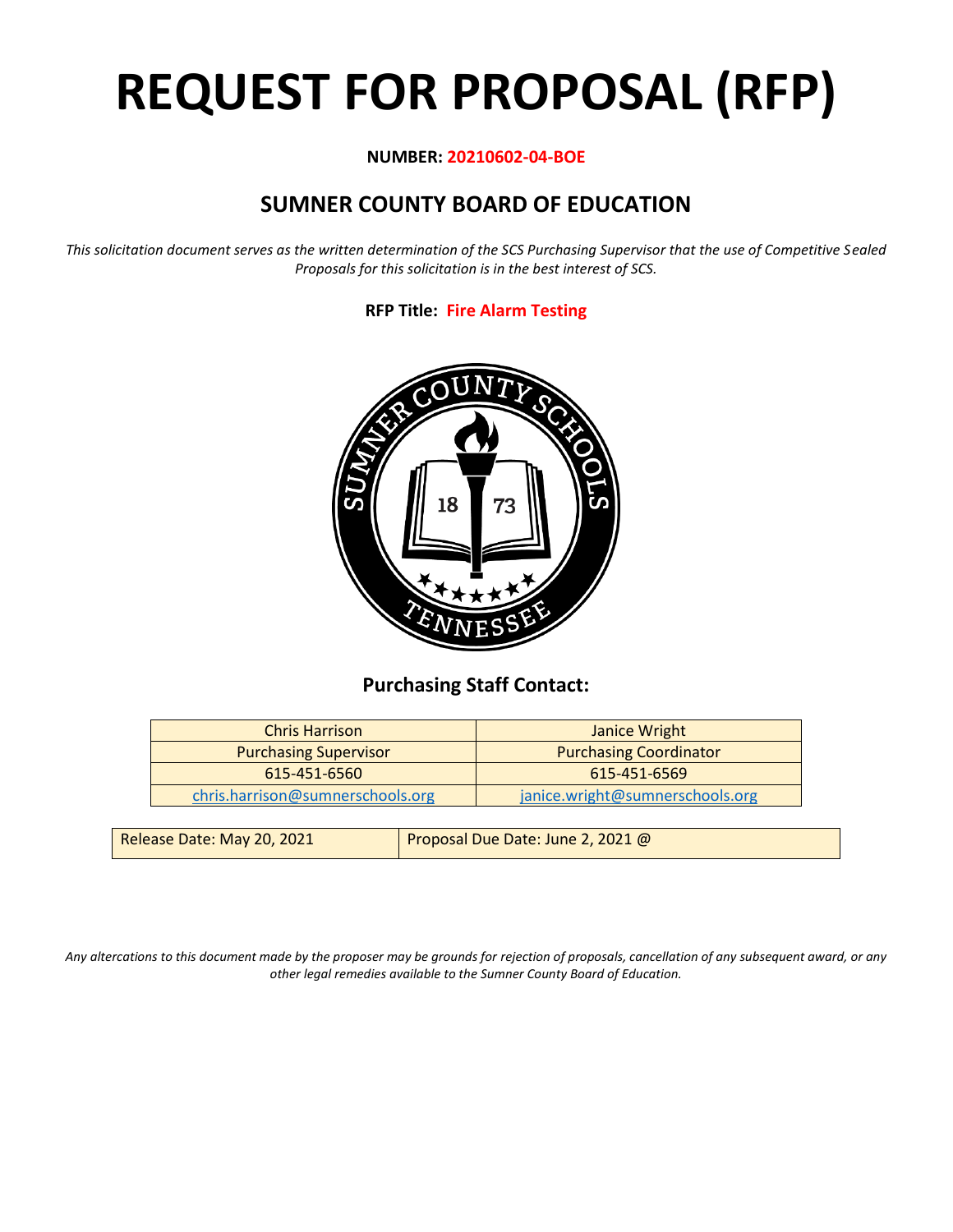## **NOTICE TO PROPOSERS**

There may be one or more amendments to this RFP. In order to receive communication for any such amendments issued specifically to this RFP, the proposer must provide a Notice of Intent to Propose to the Sumner County Board of Education (SCS) Purchasing Department. The proposer must utilize this form when submitting notice. The notice may be sent by email to: Purchasing Office, purchasing@sumnerschools.org. SCS will send amendments only to those proposers which complete and return this information in a timely manner.

| <b>RFP Number:</b>      | 20210602-04-BOE Fire Alarm Testing |
|-------------------------|------------------------------------|
| Company Name:           |                                    |
| <b>Mailing Address:</b> |                                    |
|                         |                                    |
|                         |                                    |
| Phone Number:           |                                    |
| <b>Contact Person:</b>  |                                    |
| Email Address:          |                                    |
|                         |                                    |
| Authorized Signature    |                                    |
| <b>Printed Name</b>     |                                    |
| Date                    |                                    |

Emailed amendments will be sent in a Microsoft Word (Office for Windows) or Portable Document Format (pdf) format. Any alterations to the document made by the proposer may be grounds for rejection of proposal, cancellation of any subsequent award or any other legal remedies available to the Sumner County Board of Education.

Amendments will also be posted on the SCS website **https://sumnerschools.org/index.php/current-bids-and-rfps** and attached to the solicitation listing as a PDF or WORD file. Check the particular solicitation on the Current Bids and RFPs webpage for any posted amendments.

By completing and returning this form, the Proposer has expressed its intent to provide a proposal for **20210602-04-BOE Fire Alarm Testing**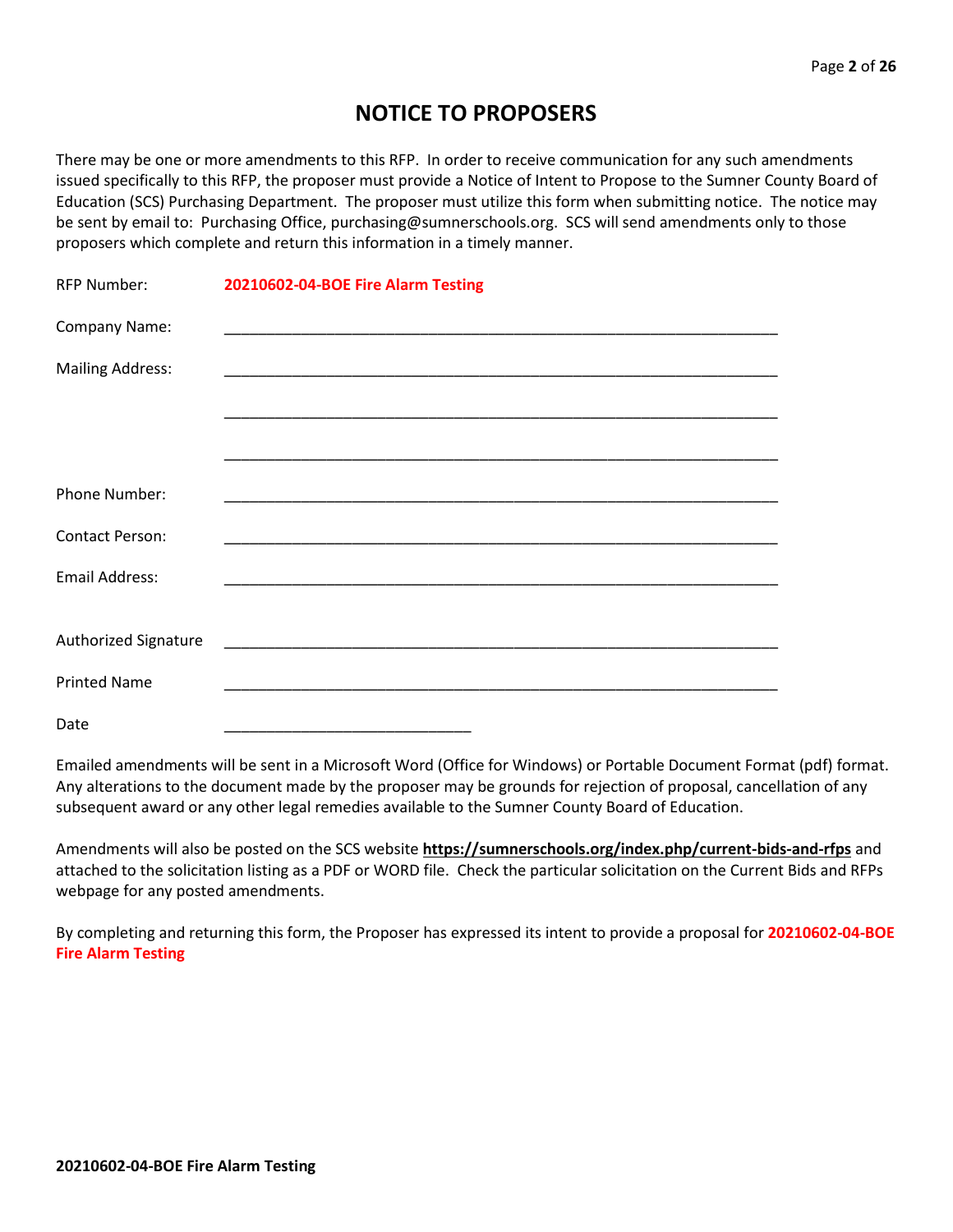## **TABLE OF CONTENTS**

- 1. Introduction/Overview
	- 1.1. Purpose
	- 1.2. Contact Information
- 2. Requirements
	- 2.1. Scope of Work/Specifications
	- 2.2. Contactor Obligations
- 3. Source Selection and Contract Award
- 4. Schedule of Events
- 5. Instructions for Proposal
	- 5.1. Required Forms
	- 5.2. New Vendors
	- 5.3. Acknowledgement of Insurance Requirements
	- 5.4. Clarification and Interpretation of RFP
	- 5.5. Proposal Package
	- 5.6. Delivery of Proposals
	- 5.7. Evaluation of Proposals
	- 5.8. Request for Clarification of Proposals
	- 5.9. Protests
- 6. Attachments
	- 6.1. Contact Information
	- 6.2. Bid Form/Certification
	- 6.3. References
	- 6.4. Certification of Non-Collusion & Debarment or Suspension
	- 6.5. Attestation Re Personnel
	- 6.6. Drug Free Workplace Affidavit
	- 6.7. IRS Form W-9
		- \**An online, fillable version can be found at https://www.irs.gov/pub/irs-pdf/fw9.pdf*
	- 6.8. Standard Terms & Conditions
	- 6.9. Vendor Checklist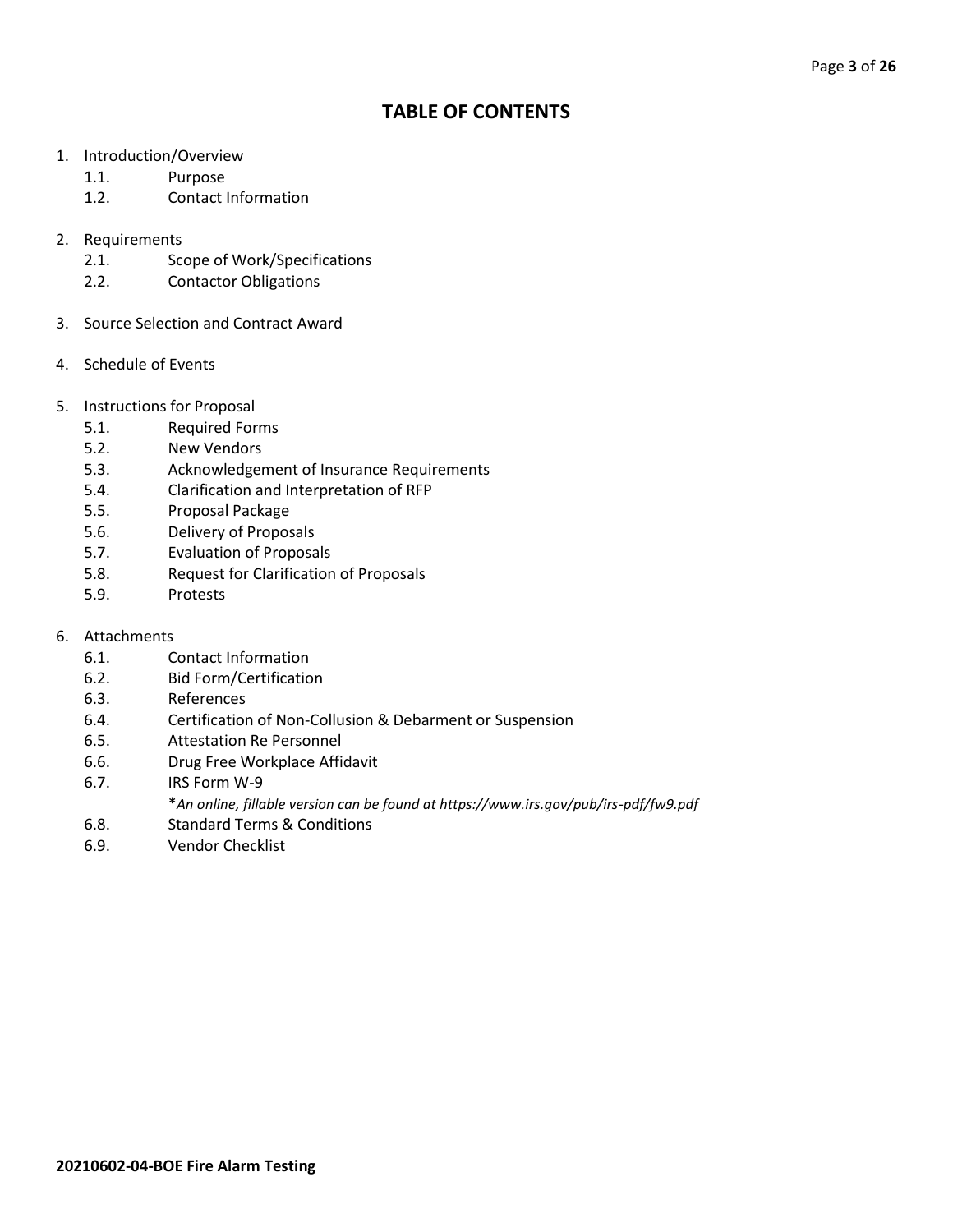#### 1. Introduction/Overview

#### 1.1. Purpose

The Sumner County Board of Education (SCS) is requesting sealed proposals for test of the District's fire alarm systems as specified herein.

1.2. Contact Information

Unauthorized contact regarding this RFP with employees or officials of SCS other than the Purchasing Supervisor named below may result in disqualification from this procurement process.

Interested parties must direct all communication regarding this RFP to the Purchasing Supervisor, who is SCSs only official point of contact for this RFP.

| <b>RFP Procedures</b>            |
|----------------------------------|
| Chris Harrison                   |
| <b>Purchasing Supervisor</b>     |
| 1500 Airport Road                |
| Gallatin, TN 37066               |
| chris.harrison@sumnerschools.org |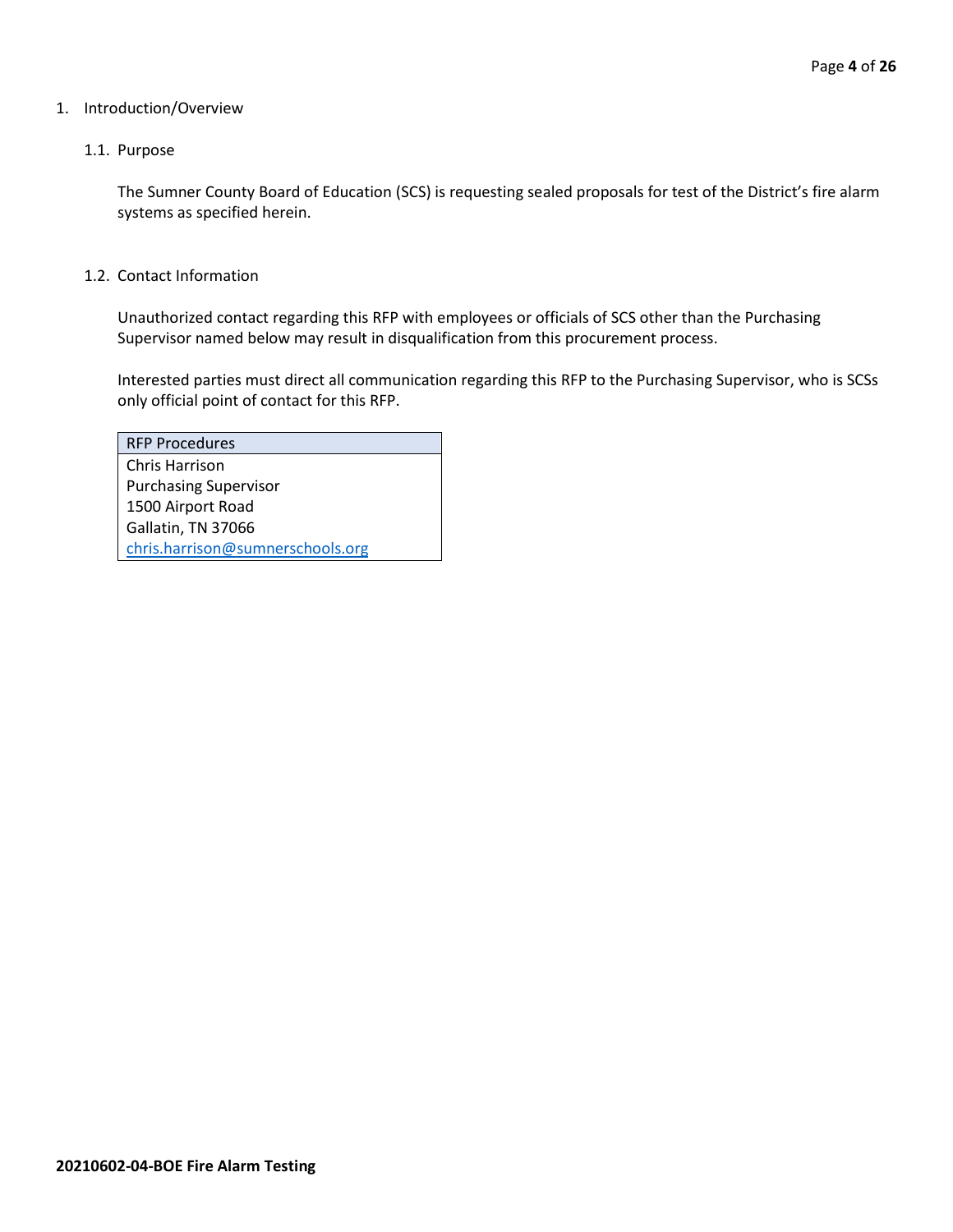#### 2. Requirements

#### 2.1. Scope of Work / Specifications

#### **SECTION I**

#### **QUALIFICATIONS AND REQUIREMENTS FOR BIDDERS**

Company must furnish at least one (1) reference where Fire Alarm inspection and testing agreements of like size are in effect.

All lead service personnel shall be qualified and experienced (minimum of three (3) years) in the inspection, testing and maintenance of Fire Alarm control panels and all peripheral equipment.

All personnel provided as a result of this contract award must be direct employees of the awarded contractor. The Sumner County Board of Education will not allow for utilization of temporary personnel or day laborers to service this contract.

#### **SECTION II**

#### **SCOPE OF WORK**

#### **Fire Alarm System Testing and Inspection**

- All testing, cleaning, and inspections shall be performed by properly trained, full-time permanent employees of the Vendor. The employees shall be under the control and direct responsibility of the contractor.
- All Vendor employees shall wear a visible identification badge while on Sumner County Board of Education premises.
- All Vendor employees shall adhere to the building rules and regulations (i.e. no hat, no smoking, parking, etc.)
- The Vendor shall provide all vehicles, tools, test instruments, personal protection equipment, and any other equipment necessary.
- The Vendor shall provide all ladders up to 12' height. The Sumner County Board of Education will provide an adequate lift, on-site testing of devices that cannot be reached from a 12' ladder, such as auditorium or gymnasium duct mounted smoke detectors.
- Test and inspections shall be scheduled in advance, and at the Sumner County Board of Education's convenience. A schedule shall be provided to the Sumner County Board of Education on a regular basis.
- The Sumner County Board of Education will be responsible for providing access to all areas to be inspected, whether with a key, or with personnel.
- The Maintenance Electronic Staff will be the point of contact, while testing in the building.
- The Vendor shall comply with all permits, and license requirements of Sumner County.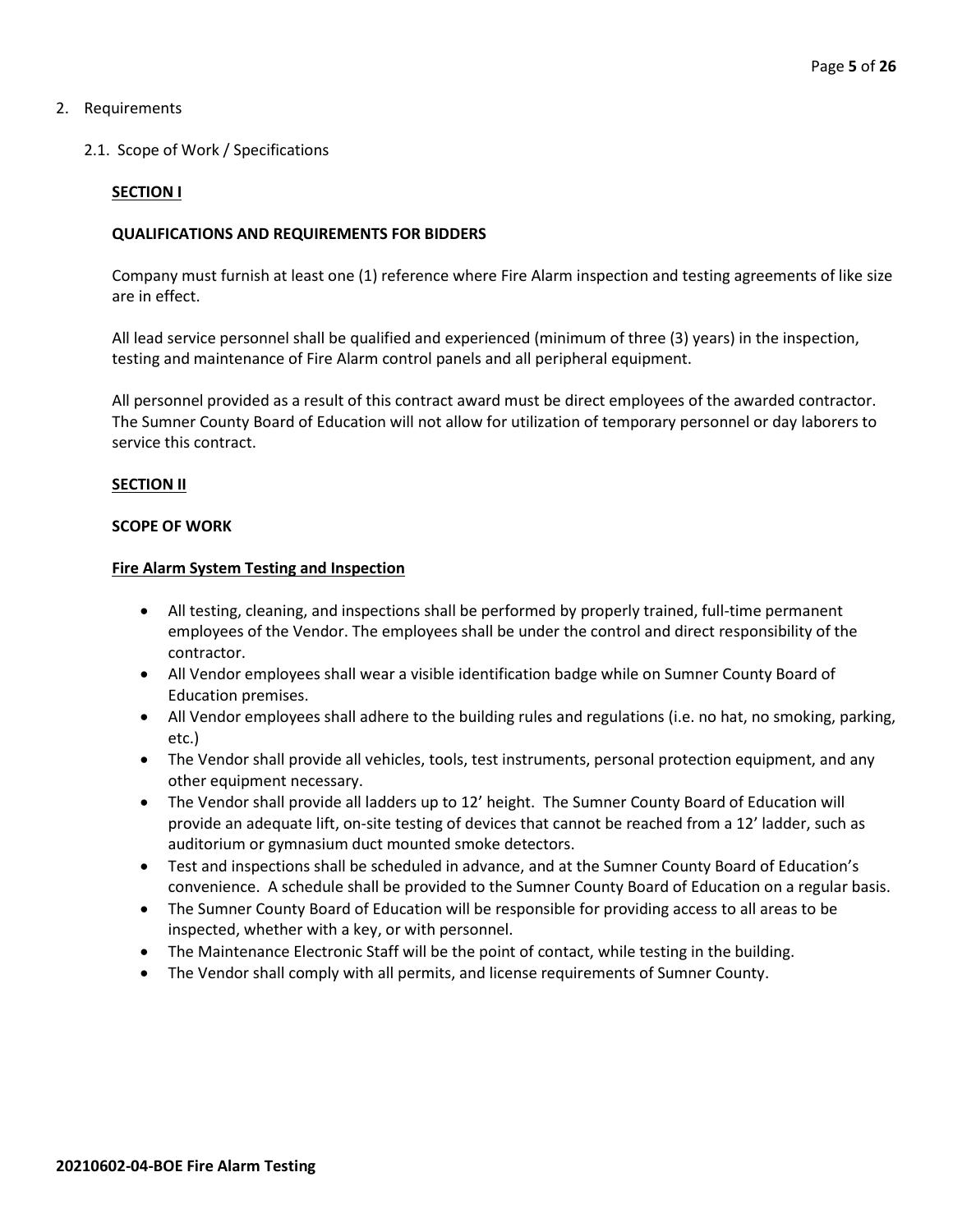#### **Testing of Control Panel(s) and Annunciators**

- Verify proper operation of all control panel functions (ground faults, supervisory circuit operation, and auxiliary control functions such as door release and fan shutdown). If installed, conduct same tests from remote annunciators. Document test results on inspection form.
- Inspect and clean interior of control and annunciator panel and exterior of all panel cabinets. Remove dust and dirt from all circuit boards and power supplies, amplifiers, chargers, and relays. Visually inspect all circuit boards for signs of excessive heat buildup or fatigue. Check power supply, amplifier, and annunciator output voltages. Document test results and observation on inspection report.
- Check all control panel and annunciator indicator lights or LEDs. Document results on inspection report.
- Remove all fuses and verify proper rating. Replace as necessary.
- Verify operation of audible and visible trouble signals. Verify operation of panel trouble signals and panel ring-back feature for systems using a trouble silencing switch which requires resetting. Document test results on inspection report.
- On systems equipped with zone disconnect or isolating switches, verify that each switch performs its intended function and a trouble signal is received when a zone is disconnected. Document test results on inspection form.
- On systems equipped with a ground detection feature, verify that ground fault indication is given whenever any installation conductor is grounded. Document test results on inspection report.
- On systems equipped with a digital alarm communicator transmitter or other means of transmitting alarm and trouble signals off-site, actuate and appropriate initiating device or trouble circuit and verify that the appropriate signal is received off-site.
- On systems equipped with sealed lead acid standby batteries, perform the following tasks:
	- o Disconnect A.C. power and check open circuit voltage
	- o Measure standby current
	- $\circ$  Measure battery voltage under full load including operating all signaling devices for five (5) minutes with battery charger disconnect
	- o Document all test results on inspection report
	- o Verify that all signaling devices operate properly under battery power
	- o Clean all connections
	- o Check battery charger for proper operation
	- o Inform owner in writing if batteries fail the test

#### **Testing of Devices**

In accordance with NFPA 72, chapter 7, and manufacturer's recommended procedures, peripheral devices shall be functionally testing in the following manner:

- **Smoke Detectors**: shall be functionally tested using a smoke generator, punk stick or other method acceptable to the manufacturer. Any canned aerosol smoke that leaves an oily residue shall not be used for testing of smoke detectors because of the danger of fouling. Magnet testing does not satisfy a proper functional test of smoke detectors and shall not be used for functional testing. No device that uses open flame or acid smoke shall be used to test smoke detectors.
- **Heat Detectors**: (both rate of rise and fixed temperature) shall be tested with a device that administers an accurate and controlled temperature heat source. A device that uses an open flame shall not be used to test a heat detector.
- **Manual Pull Stations**: shall be activated to verify operation, the electrical contacts shall be inspected for integrity, and the device shall be inspected to ensure a secure mounting.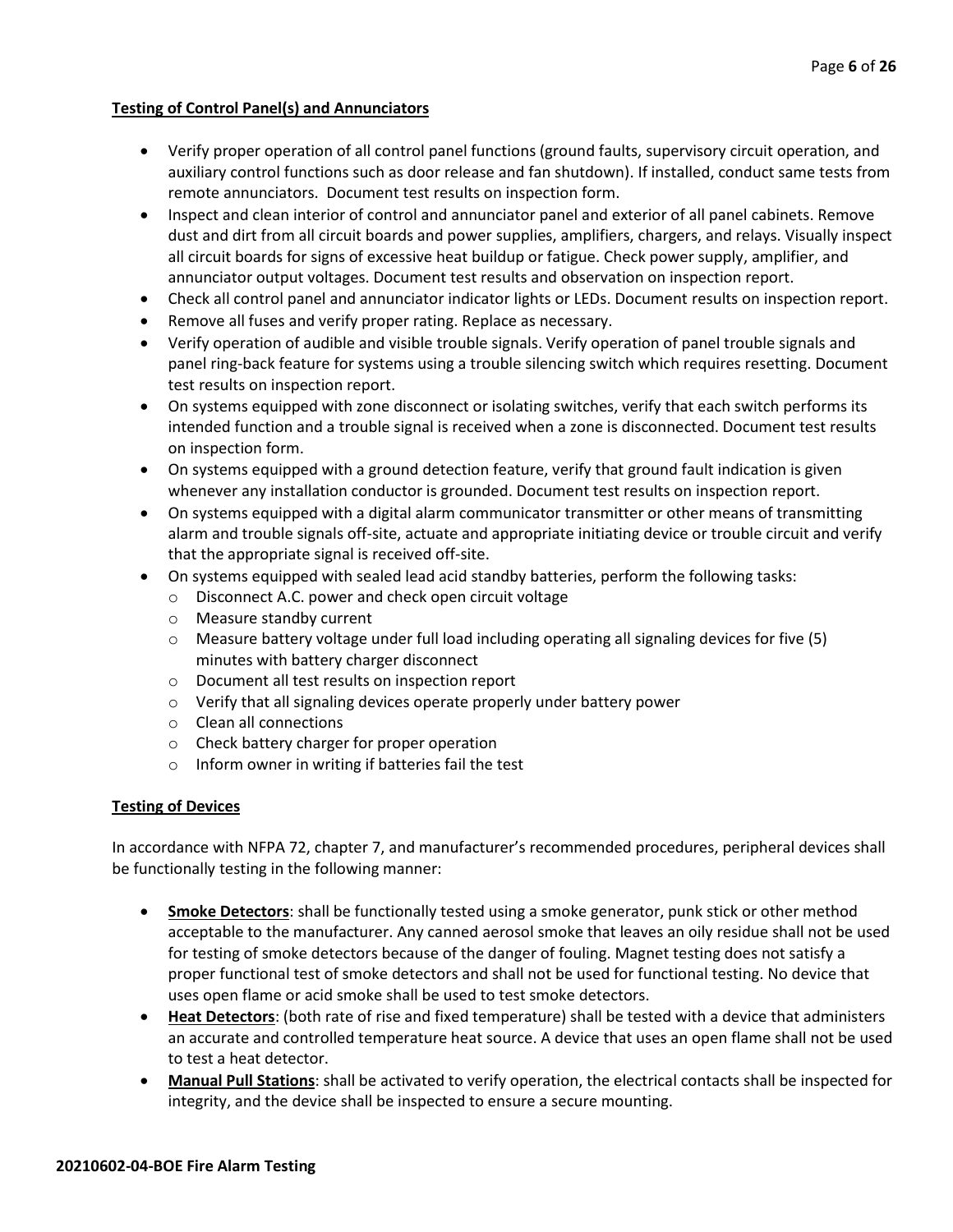- **Audible and Visible Signaling Devices**: shall be tested at least once during the inspection process to ensure proper operating and volume levels. After which, each initiating device shall be tested silently for minimal disturbance.
- **Beam Detectors**: shall be tested by introducing smoke, other aerosol, or a manufacturer approved optical filter into the beam path.
- **Duct Detectors**: per manufacturer's recommended test methods, detector alarm response shall be verified through the end sampling port on each pipe run; airflow through all other ports shall be verified as well.
- **Automatic Fire Sprinkler**: An annual electrical test shall be performed. No water will be flowed.

#### **Elevator Equipment**

The testing and inspection of devices within the elevator shaft will be accomplished in partnership with the Sumner County Board of Education. The Sumner County Board of Education will provide personnel dedicated to the testing of elevator shafts.

#### **Asbestos Area Testing**

The testing and inspection of devices within areas that are restricted due to asbestos will be accomplished in partnership with the Sumner County Board of Education. The Sumner County Board of Education will provide personnel and equipment dedicated to testing of areas with asbestos.

#### **Documentation**

Documentation must be printed on a form adequate for all fire alarm control panel testing and contain:

- The location of each device tested, including system address or zone location.
- Test results and applicable voltage readings.
- Any discrepancies found shall be noted individually and on a separate summary page.
- Signed inspection documentation shall be provided to the Sumner County Board of Education Maintenance Department, and a signed copy shall be placed in each building's Fire Alarm Manual.

#### **Damage Repair**

Vendor shall correct, repair, or replace any inspection related damage which is caused by vendor, within 10 calendar days, depending upon parts availability. All costs, both material and labor, are the responsibility of the vendor. Existing fire alarm system deficiencies are excluded from this requirement.

#### **New Systems**

New facilities, remodeled facilities, or the replacement of complete systems that occur during the term of the agreement, will be priced using device counts provide by the Sumner County Board of Education and added to the total contract price if required.

#### **Device Counts**

The pricing for this agreement is based on device counts provided by the Sumner County Board of Education. The Vendor accepts a 10% deviation in counts to the advantage of either the Sumner County Board of Education or the Vendor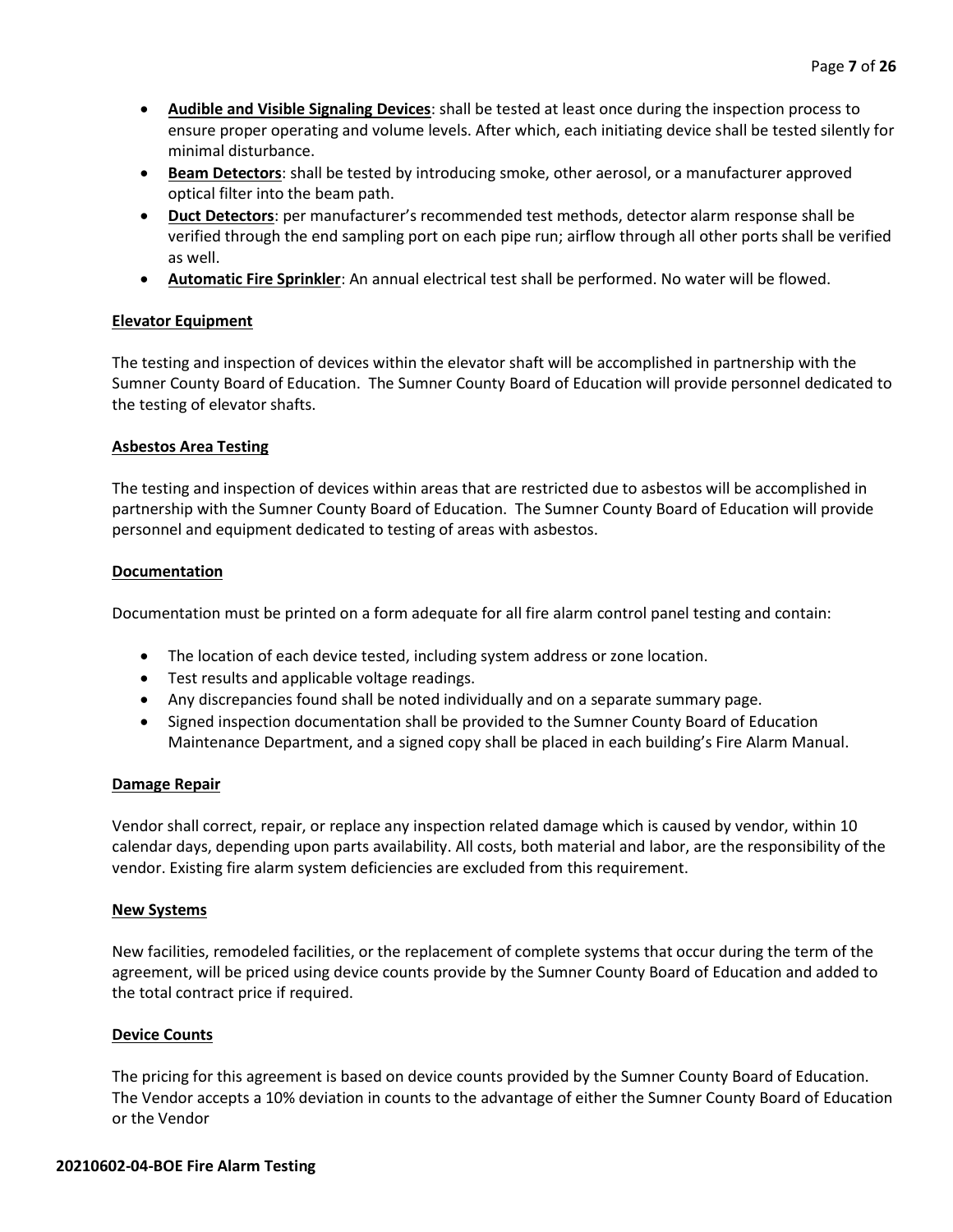#### **SECTION III**

#### **Building Sites, System brands, and Device quantities**

See attached sheet for site locations and system information. Actual device counts may vary.

#### **Proposal Preparation and Submission Requirements**

To enable the Sumner County Board of Education to conduct a uniform review of all proposals submitted in response to this solicitation, components of the proposal shall be submitted as set forth below. The Sumner County Board of Education reserves the right to reject submittals that do not follow the requested format listed below.

- A. Management Summary: include a management summary which provides an overview of proposed services.
- B. Vendor Profile: provide a vendor profile to include
	- 1. An overview of the company
	- 2. The length of time the Vendor has been in business
	- 3. An outline of the Vendor's background and overall qualifications
	- 4. Provide a minimum of three client references, including complete addresses and telephone numbers and contact person
- C. Provide a total cost for the entire project. Successful vendor will furnish a cost breakdown, per School, for accounting purposes.

The contract term shall be July 1, 2021 – June 30, 2022. SCS reserves the right to extend this contract for up to four (4), one-year extensions subject to updated pricing from vendor and Board approval.

#### 2.2. Standard Contractor Obligations

- Shall provide and obtain all necessary materials, equipment and labor to perform all items listed in the Scope of Work.
- Shall provide and obtain all necessary permits and schedule all necessary inspections with Local, County, etc. agencies as required by law.
- Shall dispose of all generated waste materials in compliance with all Local, State and Federal guidelines, regulations and requirements.
- Shall have property trained and experienced staff to facilitate the services specified in the Scope of Work. If applicable, the Contractor shall provide documentation that staff has received the manufacturers' certification to complete the services specified in the Statement of Work.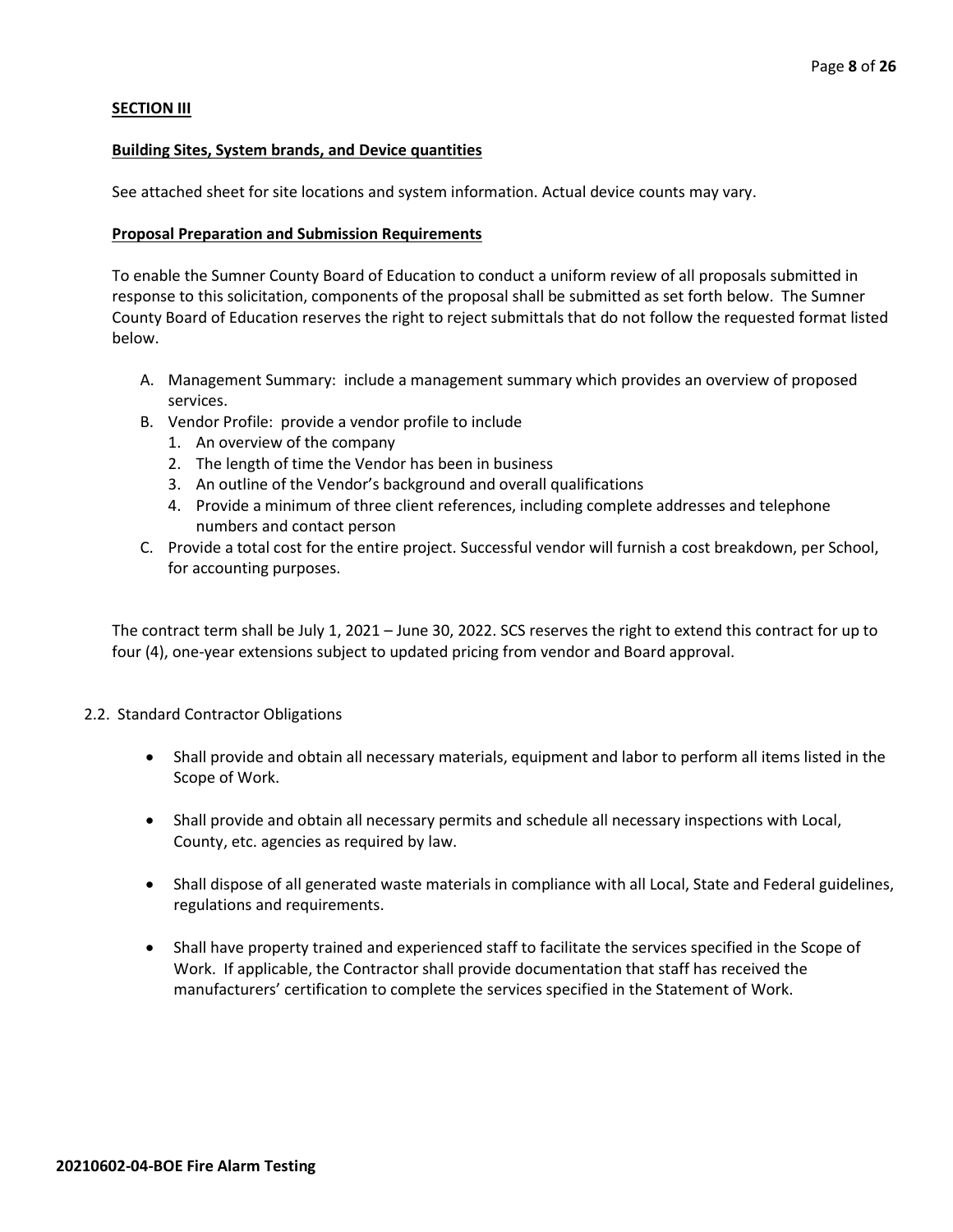## **DEVICE COUNTS**

|                                 |                            |                |            | <b>Fire Alarm</b> |                  | Add.            |                  | Voice | Pull            | Ceiling        | <b>Duct</b>    |                |
|---------------------------------|----------------------------|----------------|------------|-------------------|------------------|-----------------|------------------|-------|-----------------|----------------|----------------|----------------|
| <b>Facility</b>                 | <b>Address</b>             | <b>CITY</b>    | <b>ZIP</b> | <b>MFG</b>        | Model #          | <b>Hardwire</b> | <b>Sprinkled</b> | Panel | <b>Stations</b> | SD             | SD             | <b>Signals</b> |
| Beech Elem.                     | 3120 Long Hollow Pike      | Hendersonville | 37075      | FCI               | FC-72            | no              | yes              | no    | $\mathbf{1}$    | 17             | 6              | 29             |
| <b>Beech High</b>               | 3126 Long Hollow Pike      | Hendersonville | 37075      | Edwards           | 6500             | no              | yes              | no    | 45              | 40             | 0              | 60             |
| Beech High Annex                | 3126 Long Hollow Pike      | Hendersonville | 37075      | Edwards           | 6500             | no              | no               | no    | 13              | 10             | 6              | 19             |
| Benny Bills Elem.               | 1030 Union School Rd       | Gallatin       | 37066      | Gamewell          | 610              | yes             | yes              | yes   | 31              | 42             | 27             | 127            |
| Bethpage Elem.                  | 420 Old Hwy 31E            | Bethpage       | 37022      | Edwards           | Quickstart       | yes             | yes              | no    | 8               | 16             | 9              | 26             |
| Clyde Riggs Elem.               | 211 Fountain Head Rd       | Portland       | 37148      | Cerberus          | <b>PXL</b>       | no              | no               | no    | 3               | 36             | $\mathbf{1}$   | 20             |
| E.B. Wilson - Night High School | 102 Indian Lake Rd         | Hendersonville | 37075      | Simplex           | 4208             | no              | yes              | no    | 15              | 11             | $\overline{0}$ | 21             |
| Ellis Middle                    | 100 Indian Lake Rd         | Hendersonville | 37075      | FCI               | 7200             | yes             | yes              | yes   | 16              | 50             | $\overline{4}$ | 46             |
| Gallatin High                   | 700 Dan Herron Dr          | Gallatin       | 37066      | Gamewell          | 610              | yes             | yes              | yes   | 60              | 96             | 65             | 167            |
| Gene Brown Elem.                | 115 Gail Dr                | Hendersonville | 37075      | Cerberus          | <b>PSL</b>       | no              | no               | no    | $\overline{1}$  | 46             | $\mathbf 0$    | 24             |
| George Whitten Elem.            | 140 Scotch St              | Hendersonville | 37075      | Simplex           | 4204             | no              | no               | no    | $\overline{7}$  | 10             | $\mathsf 0$    | 15             |
| Guild Elem.                     | 1018 South Water St        | Gallatin       | 37076      | FCI               | 7100             | yes             | no               | no    | $\overline{1}$  | $\overline{2}$ | $\mathbf{0}$   | $\overline{4}$ |
| Guild Elem                      | 1019 South Water St        | Gallatin       | 37076      | Simplex           | 4002             | no              | no               | no    | $\overline{7}$  | 10             | $\overline{2}$ | 24             |
| H.B. Williams Elem.             | 115 South Palmer Chapel Rd | White House    | 37188      | Gamewell          | 610              | yes             | yes              | yes   | 30              | 43             | 28             | 128            |
| <b>Hawkins Middle</b>           | 487A Walton Ferry Rd       | Hendersonville | 37075      | FCI               | <b>FC-72</b>     | no              | yes              | no    | 1               | 38             | 5              | 32             |
| Hendersonville High             | 123 Cherokee Rd            | Hendersonville | 37075      | Edwards           | Quickstart       | yes             | yes              | yes   | $\overline{1}$  | 41             | 40             | 80             |
| Howard Elem.                    | 805 Long Hollow Pike       | Gallatin       | 37066      | Edwards           | 6500             | no              | yes              | no    | 17              | 13             | $\overline{2}$ | 41             |
| Indian Lake Elem.               | 505 Indian Lake Rd         | Hendersonville | 37075      | Edwards           | Quickstart       | yes             | yes              | yes   | 9               | 109            | 12             | 32             |
| J.W. Wiseman Elem.              | 922 South Broadway         | Portland       | 37148      | Edwards           | EST <sub>2</sub> | yes             | no               | no    | 19              | 13             | $\overline{4}$ | 50             |
| Jack Anderson Elem              | 250 Shute Ln               | Hendersonville | 37075      | Notifier          | AFP400           | yes             | yes              | yes   | 34              | 40             | 12             | 60             |
| Knox Doss Middle @ Drakes Creek | 1338 Drakes Creek Rd       | Hendersonville | 37075      | Gamewell          | IF602            | yes             | yes              | yes   | 84              | 66             | 45             | 175            |
| akeside Park Elem               | 204 Dolphus Dr             | Hendersonville | 37075      | Notifier          | AP100            | yes             | no               | no    | $\overline{8}$  | 15             | 5              | 30             |
| Madison Creek Elem.             | 1040 Madison Creek Rd      | Goodlettsville | 37072      | Notifier          | <b>AFP400</b>    | yes             | yes              | yes   | 26              | 35             | 12             | 66             |
| Merrol Hyde Magnet              | 128 Township Dr            | Hendersonville | 37075      | Gamewell          | 610              | yes             | yes              | yes   | 32              | 11             | 6              | 31             |
| Millersville Elem.              | 1248 Louisville Hwy        | Goodlettsville | 37072      | Simplex           | 4002             | no              | yes              | no    | $\overline{1}$  | 11             | 3              | 18             |
| Millersville Elem.              | 1248 Louisville Hwy        | Goodlettsville | 37072      | Edwards           | Quickstart       | yes             | yes              | no    | 2               | $\overline{1}$ | $\mathbf{0}$   | $\overline{2}$ |
| Nannie Berry Elem.              | 138 Indian Lake Rd         | Hendersonville | 37075      | Cerberus          | PXL              | no              | no               | no    | $\overline{4}$  | 55             | $\overline{2}$ | 30             |
| North Sumner Elem.              | 1485 North Sumner Rd       | Bethpage       | 37022      | Cerberus          | PXL              | no              | no               | no    | 3               | 26             | $\mathbf 0$    | 19             |
| Oakmont Elem.                   | 3323 Highway 76            | Cottontown     | 37048      | Cerberus          | <b>PXL</b>       | no              | no               | no    | $6\overline{6}$ | 19             | $\overline{0}$ | 15             |
| Portland East Middle            | 604 South Broadway         | Portland       | 37148      | Gamewell          | 610              | yes             | yes              | yes   | 41              | 23             | 9              | 89             |
| Portland Gateview Elem.         | 1098 Gateview Dr           | Portland       | 37148      | Gamewell          | <b>IF602</b>     | yes             | yes              | yes   | $\overline{73}$ | 47             | 42             | 130            |
| Portland High                   | 600 College St             | Portland       | 37148      | Notifier          | APF400           | yes             | yes              | yes   | 62              | 88             | 19             | 129            |
| <b>Portland West Middle</b>     | 110 Nolan Private Dr       | Portland       | 37148      | Gamewell          | IF602            | yes             | yes              | yes   | 84              | 63             | 43             | 175            |
| R.T. Fisher Alternative School  | 455 North Boyers St        | Gallatin       | 37066      | Edwards           | Quickstart       | yes             | no               | no    | 11              | 33             | $\mathbf{0}$   | 19             |
| <b>Rucker Stewart Middle</b>    | 350 Hancock St             | Gallatin       | 37066      | Notifier          | AFP200           | yes             | yes              | no    | $\overline{2}$  | 33             | 10             | 40             |
| Shafer Middle                   | 240 Albert Gallatin Rd     | Gallatin       | 37066      | Notifier          | <b>AFP400</b>    | yes             | yes              | yes   | 35              | 35             | 16             | 80             |
| Station Camp Elem.              | 1020 Bison Tr              | Gallatin       | 37066      | FCI               | 7100             | yes             | yes              | yes   | 12              | 131            | 19             | 89             |
| Station Camp High               | 1040 Bison Tr              | Gallatin       | 37066      | Gamewell          | 610              | yes             | yes              | yes   | 26              | 175            | 65             | 125            |
| <b>Station Camp Middle</b>      | 281 Big Station Camp Blvd  | Gallatin       | 37066      | Edwards           | EST <sub>2</sub> | yes             | no               | yes   | 16              | 92             | 36             | 69             |
| T.W. Hunter Middle              | 2101 New Hope Rd           | Hendersonville | 37075      | <b>FCI</b>        | 7100             | yes             | no               | yes   | 15              | 94             | 31             | 68             |
| <b>Union Elementary</b>         | 516 Carson St              | Gallatin       | 37066      | <b>FCI</b>        | <b>FC-72</b>     | no              | no               | no    | 11              | 31             | $\mathsf 0$    | 22             |
| /ena Stuart Elem                | 780 Hart St                | Gallatin       | 37066      | Notifier          | AFP400           | yes             | yes              | yes   | 32              | 42             | 9              | 68             |
| Walton Ferry Elem               | 732 Walton Ferry Rd        | Hendersonville | 37075      | Simplex           | 4208             | no              | no               | no    | $\overline{7}$  | 8              | 10             | 10             |
| Walton Ferry Elem               | 732 Walton Ferry Rd        | Hendersonville | 37075      | Simplex           | 4004             | no              | no               | no    | $\overline{2}$  | $\overline{c}$ | $\mathbf 0$    | $\overline{1}$ |
| Watt Hardison Elem              | 300 Gibson St              | Portland       | 37148      | Edwards           | 6616             | no              | no               | no    | 10              | $\overline{4}$ | $\overline{1}$ | 17             |
| Westmoreland Elem.              | 4178 Hawkins Dr            | Westmoreland   | 37186      | Gamewell          | IF602            | yes             | yes              | yes   | 73              | 49             | 46             | 130            |
| Westmoreland High               | 4300 Hawkins Dr            | Westmoreland   | 37186      | Gamewell          | 610              | yes             | yes              | yes   | 56              | 114            | 83             | 143            |
| <b>Westmoreland Middle</b>      | 4128 Hawkins Dr            | Westmoreland   | 37186      | Faraday           | XVI              | no              | yes              | no    | 12              | 11             | 11             | 32             |
| <b>Westmoreland Middle</b>      | 4128 Hawkins Dr            | Westmoreland   | 37186      | Firelight         | MS9200           | yes             | no               | no    | 18              | 5              | $\mathbf{0}$   | 17             |
| White House High                | 508 Tyree Springs Rd       | White House    | 37188      | Edwards           | IRC-3            | yes             | yes              | no    | 28              | 28             | 18             | 33             |
| White House High                | 508 Tyree Springs Rd       | White House    | 37188      | FBI               | <b>TS-12</b>     | no              | no               | no    | 9               | 6              | $\overline{1}$ | $\overline{7}$ |
| White House High Annex          | 508 Tyree Springs Rd       | White House    | 37188      | Gamewell          | 610              | yes             | yes              | yes   | 14              | 119            | 21             | 48             |
| White House Middle              | 2020 Highway 31W           | White House    | 37188      | Gamewell          | 610              | yes             | yes              | yes   | 87              | 57             | 41             | 131            |
| Williams Burrus Elementary      | 1336 Drakes Creek Rd       | Hendersonville | 37075      |                   |                  |                 |                  |       |                 |                |                |                |
|                                 |                            |                |            |                   |                  |                 |                  |       |                 |                |                |                |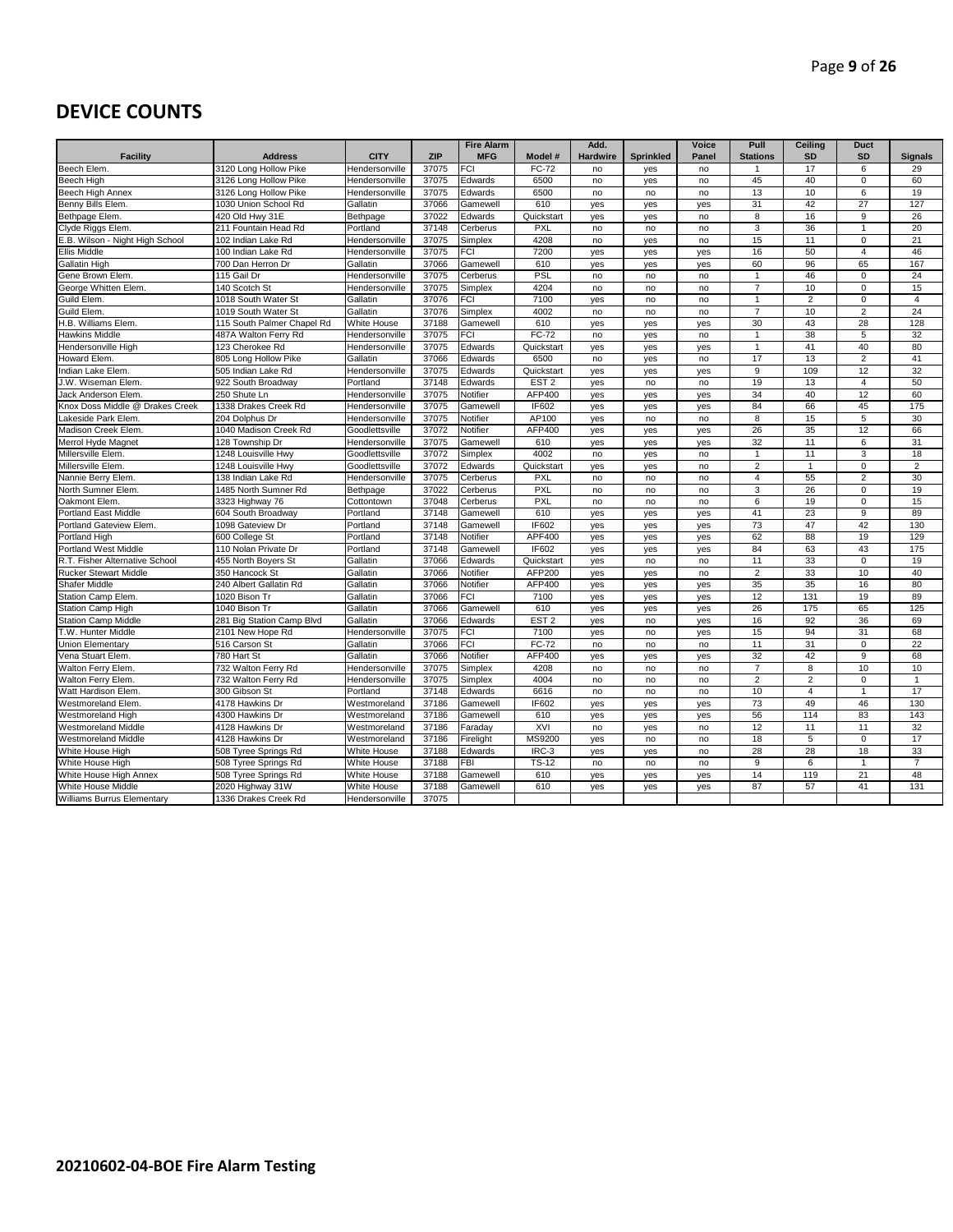- 3. Source Selection and Contract Award
	- Award(s), if made, will be made to the Responsive and Responsible proposer(s) whose proposal is most advantageous to SCS, taking into consideration price and the other evaluation criteria set forth in the RFP.
		- o General Criteria to be determined "Responsive"
			- Does the proposal include all required information, included completed attachment forms and affidavits?
			- Was the proposal delivered on or before the stated deadline? Did it include the required number of copies (hard & electronic)?
		- o General Criteria to be determined "Responsible"
			- Does the Proposer demonstrate an understanding of SCSs needs and proposed approach to the project?
			- Does the Proposer possess the ability, capacity, skill and financial resources to provide the service?
			- Can the Proposer take upon itself the responsibilities set forth in the RFP and produce the required outcomes in a timely fashion?
			- **■** Does the Proposer have the character, integrity, reputation, judgement, experience and efficiency required for the project?
	- SCS reserves the right to enter into discussions with Proposers which have submitted proposals determined to be reasonably like of being considered for selection to assure a full understanding of and responsiveness to the RFP requirements. Every effort shall be afforded to assure fair and equal treatment with respect to the opportunity for discussion and/or revision of their respective proposals.
	- Upon mutual agreement by both parties, SCS shall grant the right to extend the terms, conditions and prices of contract(s) awarded from this RFP to other Institutions (such as State, Local and/or Public Agencies) who express an interest in participating in any contract that results from this RFP. Each of the "piggyback" Institutions will issue their own purchasing documents for purchase of the goods/services. Proposer agrees that SCS shall bear no responsibility or liability for any agreements between Proposer and the other Institution(s) who desire to exercise this option.
	- Contractors awarded construction projects for the improvement of real property will be required to provide the following:
		- o Signed AIA Document
		- o Retainage Account Agreement & Evidence of Open Account (per Tenn. Code Ann. § 66-34-104)
		- o Payment and Performance Bonds
		- o Certificate of Liability Insurance
		- o Sumner County Business License
		- o Current Copy of W9
- 4. Schedule of Events

| <b>RFP Issued</b>              | May 20, 2021                       |
|--------------------------------|------------------------------------|
| <b>RFP Submission DEADLINE</b> | June 2, 2021 @ 11:30 am Local Time |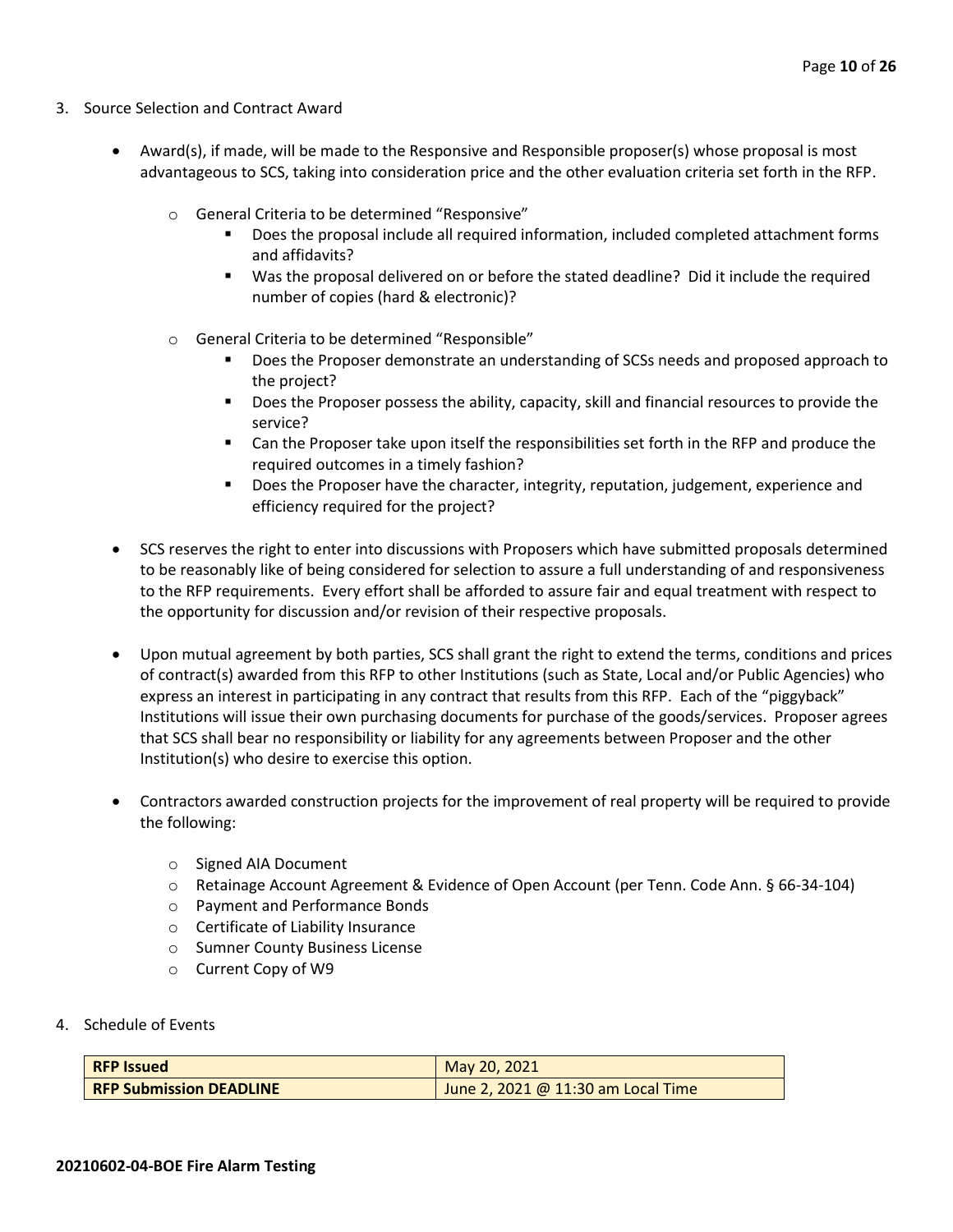#### 5. Instructions for Proposal

#### 5.1. Required Forms

- Proposer must complete and submit the Attachments in Section 6. Attachments may be omitted depending on the RFP requirements. Refer to the Table of Contents for omitted Attachments.
- Evidence of a valid State of Tennessee Business License and/or Sumner County Business License.
- For all vendors with annual purchases in excess of \$50,000; a Sumner County Business License must be on file with the SCS Finance Department. Evidence of the license must be provided within ten (10) working days following notification of award; otherwise, SCS may rescind its acceptance of the Proposer's proposal.
- Copy of State of Tennessee License (if applicable) in respective field.
- If applicable, the Proposer must include a copy of the contract(s) the Proposer will submit to be signed.

#### 5.2. New Vendors

- To comply with Internal Revenue Service requirements, all vendors who perform any type of service are required to have a current IRS Form W-9 on file with the SCS Finance Department. It is a mandatory requirement to complete the IRS Form W-9 (Attachment 6.9) included in this RFP.
- To comply with the **Tennessee Lawful Employment Act (50-1-702 and 50-1-703)**, non-employees (individuals paid directly by the employer in exchange for the individual's labor or services) must have on file one (1) of the following documents:
	- o A valid Tennessee driver's license or photo identification;
	- $\circ$  A valid driver's license or photo identification from another state where the license requirements are at least as strict as those in Tennessee;
	- o A birth certificate issued by a U.S. state, jurisdiction or territory;
	- o A U.S. government issued certified birth certificate;
	- o A valid, unexpired U.S. passport;
	- o A U.S. certificate of birth abroad (DS-1350 or FS-545)
	- o A report of birth abroad of a U.S. citizen (FS-240);
	- o A certificate of citizenship (N560 or N561);
	- o A certificate of naturalization (N550, N570 or N578);
	- o A U.S citizen identification card (I-197 or I-179); or
	- $\circ$  Valid alien registration documentation or other proof of current immigration registration recognized by the United States Department of Homeland Security that contains the individual's complete legal name and current alien admission number or alien file number (or numbers if the individual has more than one number).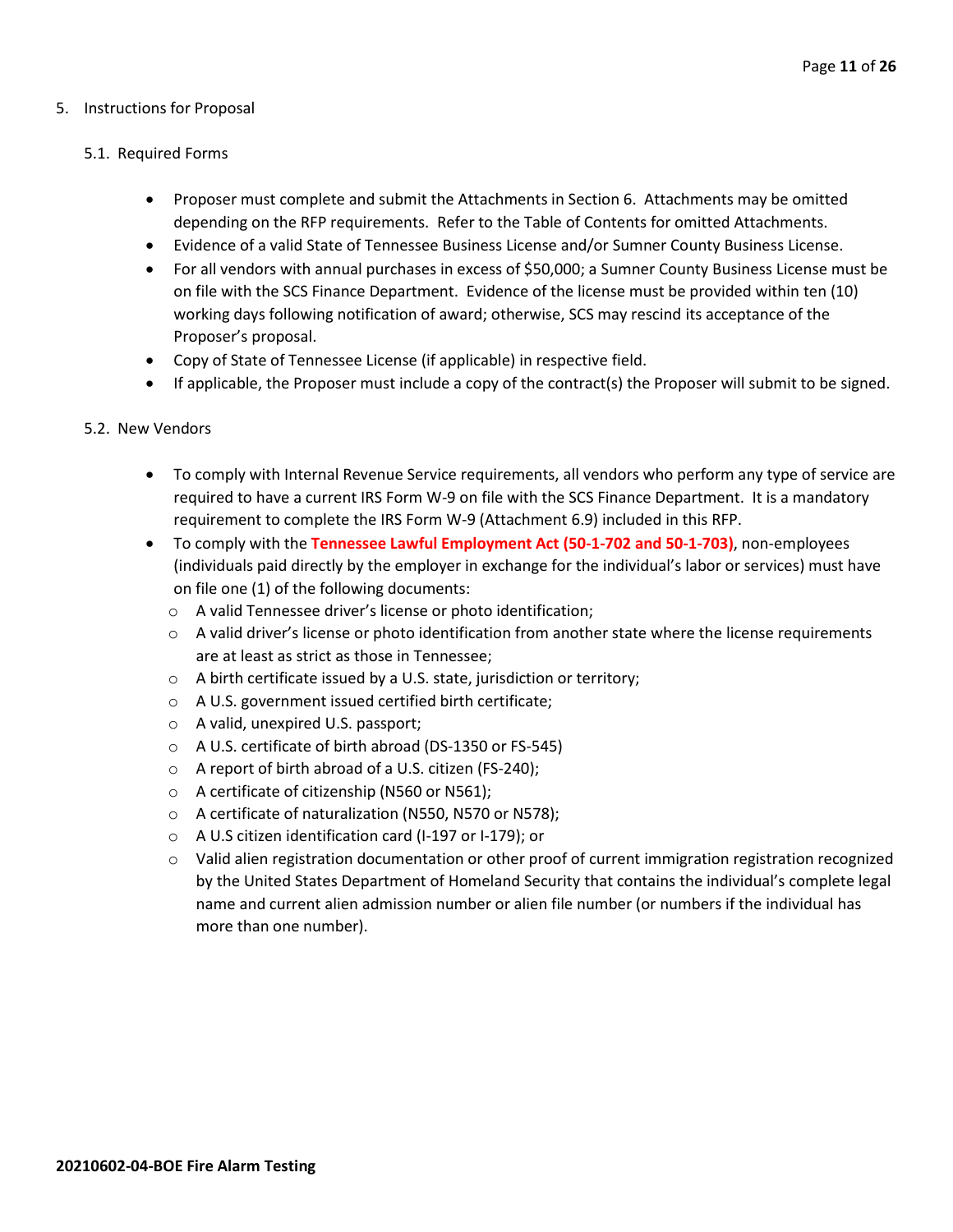5.3. Acknowledgement of Insurance Requirements

By submitting a proposal, Proposer acknowledges that it has read and understands the insurance requirements for the proposal. The Proposer who may have employees, contractors, subcontractors or agents working on SCS properties shall carry current certificates for general and professional liability insurance and for workers' compensation as indicated below. The owner or Principal of each Proposer must also be insured by workers' compensation if they perform any of the services on SCS properties. There will be no exceptions to the insurance requirement. Proposer also understands that the evidence of required insurance must be submitted within fifteen (15) working days following notification of its offer being accepted; otherwise, SCS may rescind its acceptance of the Proposers proposal.

• **General Liability**

| <b>General Aggregate</b> | \$2,000,000 |
|--------------------------|-------------|
| <b>Each Occurrence</b>   | \$1,000,000 |

#### • **Workers Compensation**

| <b>Workers Compensation</b> | <b>Tennessee Statutory Limits</b> |
|-----------------------------|-----------------------------------|
| <b>Employer's Liability</b> | \$500,000                         |

5.4. Clarification and Interpretation of RFP

The words "must" and "shall" in the RFP indicate mandatory requirements. Taking exception to any mandatory requirement shall be considered grounds for rejection. There are other requirements that SCS considers important but not mandatory. It is important to respond in a concise manner to each section and submit an itemized list of all exceptions.

5.5. Proposal Package

The package containing the proposal must be sealed and clearly marked on the outside of the package:

#### **"20210602-04-BOE Fire Alarm Testing" DO NOT OPEN**

All sealed proposals packages must include all of the following. Any sealed proposals are subject to rejection as non-conforming if any applicable item is not included.

- One (1) Complete Original
- One (1) electronic format (CD/USB Drive)
- Original Signature on Original Proposal. NO copied or digital signatures.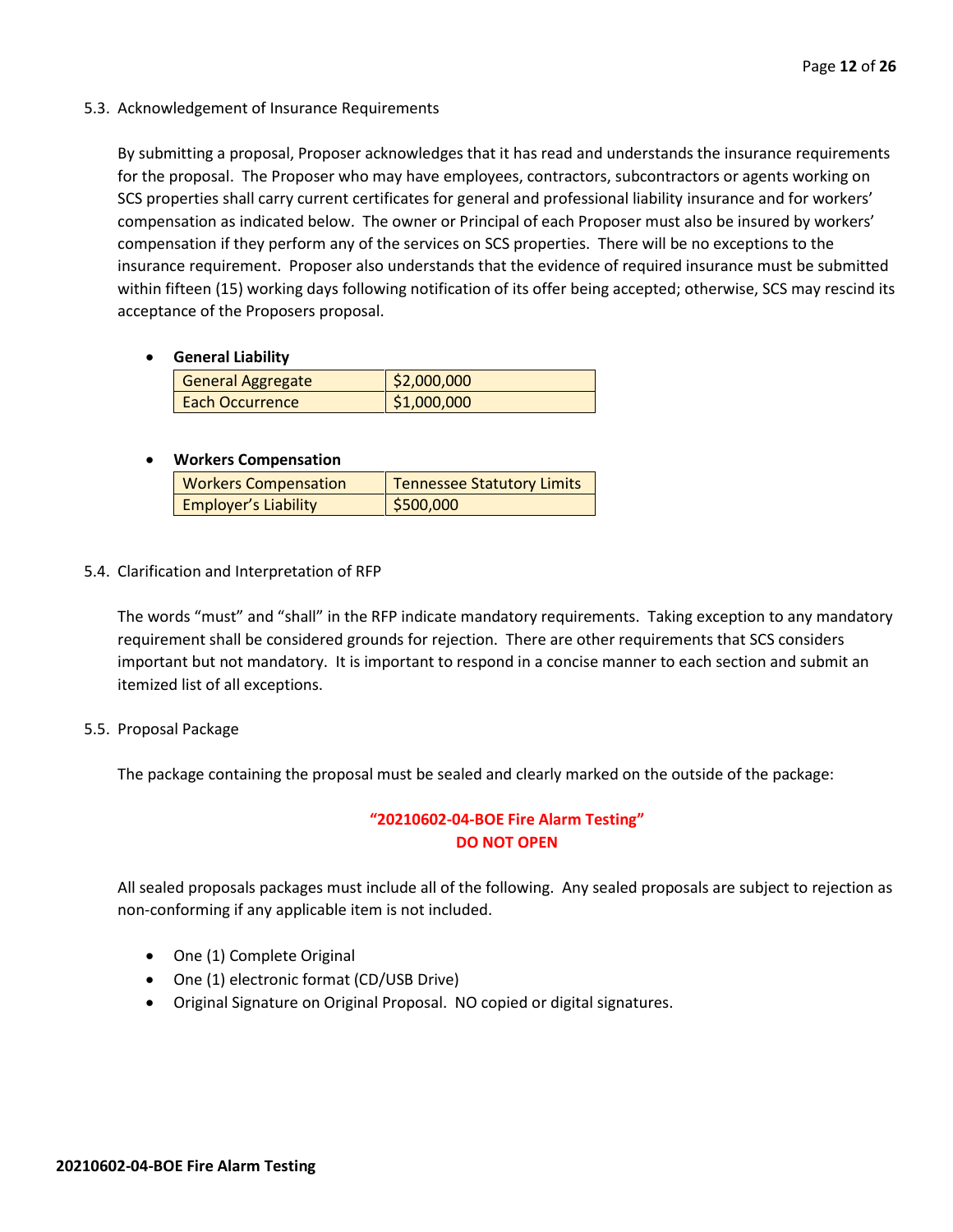#### The outside of the proposal package must be labeled as follows (if applicable) per **T.C.A § 62-6-119**:

- 1. The name, license number, expiration date thereof, and license classification of the contractor applying to bid for the prime contract;
- 2. The name, license number, expiration date thereof, and license classification of the contractor applying to bid for the masonry contract where the total cost of the materials and labor for the masonry portion of the construction project exceeds one hundred thousand dollars (\$100,000);
- 3. The name, license number, expiration date thereof, and license classification of the contractor applying to bid for the electrical, plumbing, heating, ventilation, or air conditioning contracts except when such contractor's portion of the construction project is less than twenty-five thousand dollars (\$25,000);
- 4. For each vertical closed loop geothermal heating and cooling project, the company name, department of environment and conservation license number, classification (G, L or G,L) and the expiration date, except when the geothermal portion of the construction project is in an amount less than twenty-five thousand dollars (\$25,000);
- 5. Prime contractor bidders who are to perform the masonry portion of the construction project which exceeds one hundred thousand dollars (\$100,000), materials and labor, the electrical, plumbing, heating, ventilation or air conditioning or the geothermal heating and cooling must be so designated; and
- 6. Only one (1) contractor in each of the classifications listed above shall be written on the bid envelope.

Failure of any bidder to furnish the required information shall void such bid and such bid shall not be considered.

#### 5.6. Delivery of Proposals

Sealed proposals will be accepted until **Juen 2, 2021 @ 11:30 am Local Time**. Proposals received after that time will be deemed invalid. Vendors mailing proposal packages must allow sufficient time to ensure receipt of their package by the time specified. SCS shall not accept proposals via electronic transmission such as email, fax, etc. There will be no exceptions. Proposals will be opened and read aloud. The reading of the bids will begin at **11:30 am Local Time**.

Due to the nature of deliveries to the SCS Support Services Facility by carriers such as UPS, FedEx and such like; the proposal package will be accepted if the date and time on the delivery confirmation are indicated to be on or before the Proposal Deadline.

Delivery Address: Sumner County Board of Education Attn: Purchasing Supervisor 1500 Airport Road Gallatin, TN 37066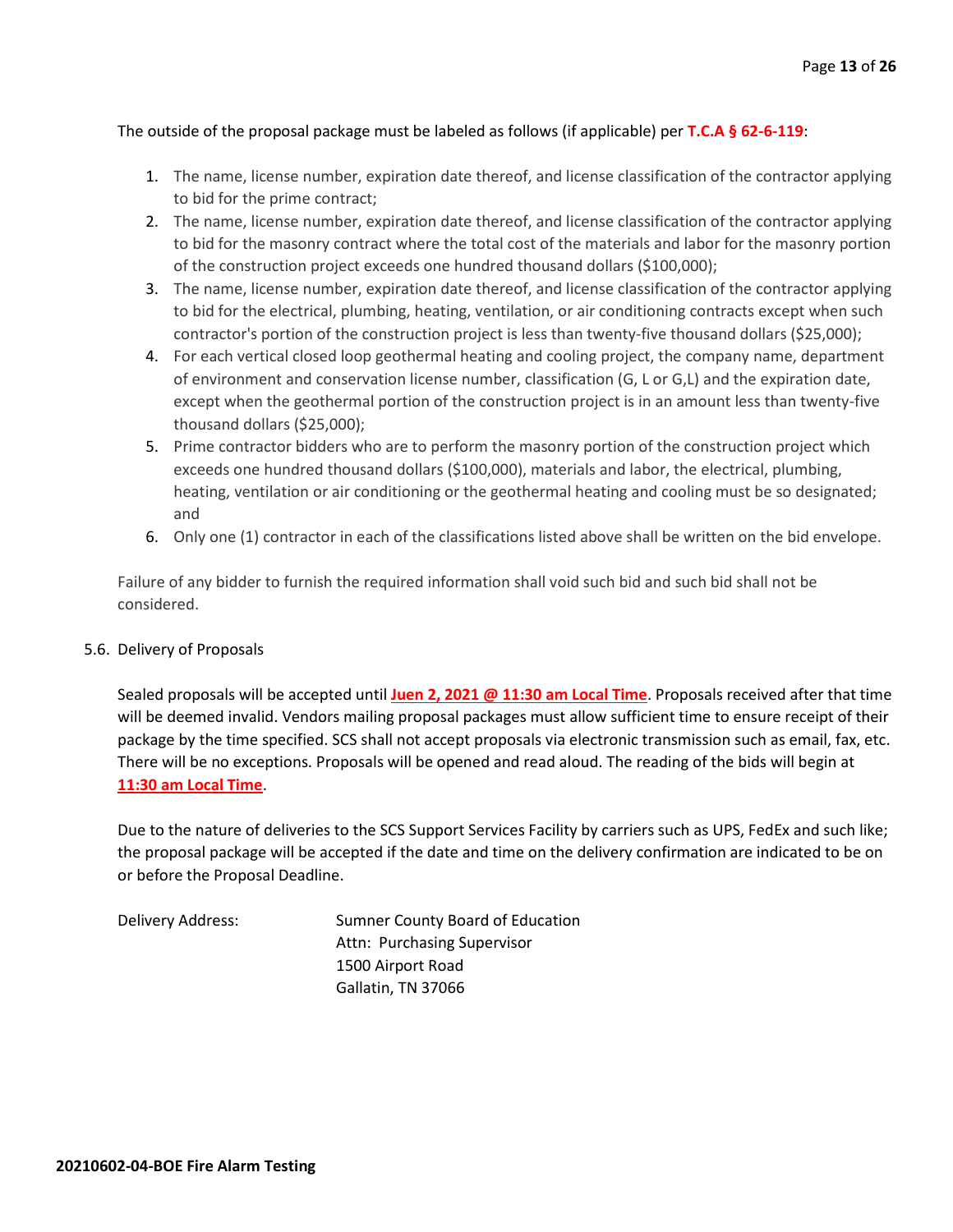#### 5.7. Evaluation of Proposals

The SCS Purchasing Supervisor will first examine the proposals to reject those that are clearly non-responsive to the stated requirements. Proposers who are determined to be non-responsive and/or non-responsible will be notified of this determination.

The evaluation process will include the following factors:

- Company Experience and Qualifications
	- o The nature and scope of the Proposers business.
	- $\circ$  The number of years the Proposer has been licensed to do business.
	- $\circ$  The number of years the Proposer has been providing the requested services.
	- o How many similarly sized or larger K-12 clients have you contract with?
- Compensation/Price Data
	- o Address all costs associated with performance of the contracted services.
- Past Performance and References
	- $\circ$  Provided a minimum of three (3) client references for similar projects in size and scope successfully completed by Proposer within the last three (3) years. Attachment 6.3.
	- $\circ$  SCS may also consider other sources of pertinent past performance information, including the districts own experience with the Proposer.
- 5.8. Request for Clarification of Proposals

Requests for clarification of proposals shall be distributed by the Purchasing Supervisor in writing (or email).

#### 5.9. Protests

In the event that any interested party finds any part of the listed specifications, terms or conditions to be discrepant, incomplete or otherwise questionable in any respect; it shall be the responsibility of the concerned party to notify the SCS Purchasing Office of such matters immediately upon receipt of the RFP. All notifications must be sent to the Purchasing Supervisor via email at [purchasing@sumnerschools.org.](mailto:purchasing@sumnerschools.org)

Any actual or prospective Proposer who is aggrieved in connection with the RFP or award of a contract may protest to the Purchasing Supervisor and/or the Sumner County Board of Education at its regularly scheduled meeting.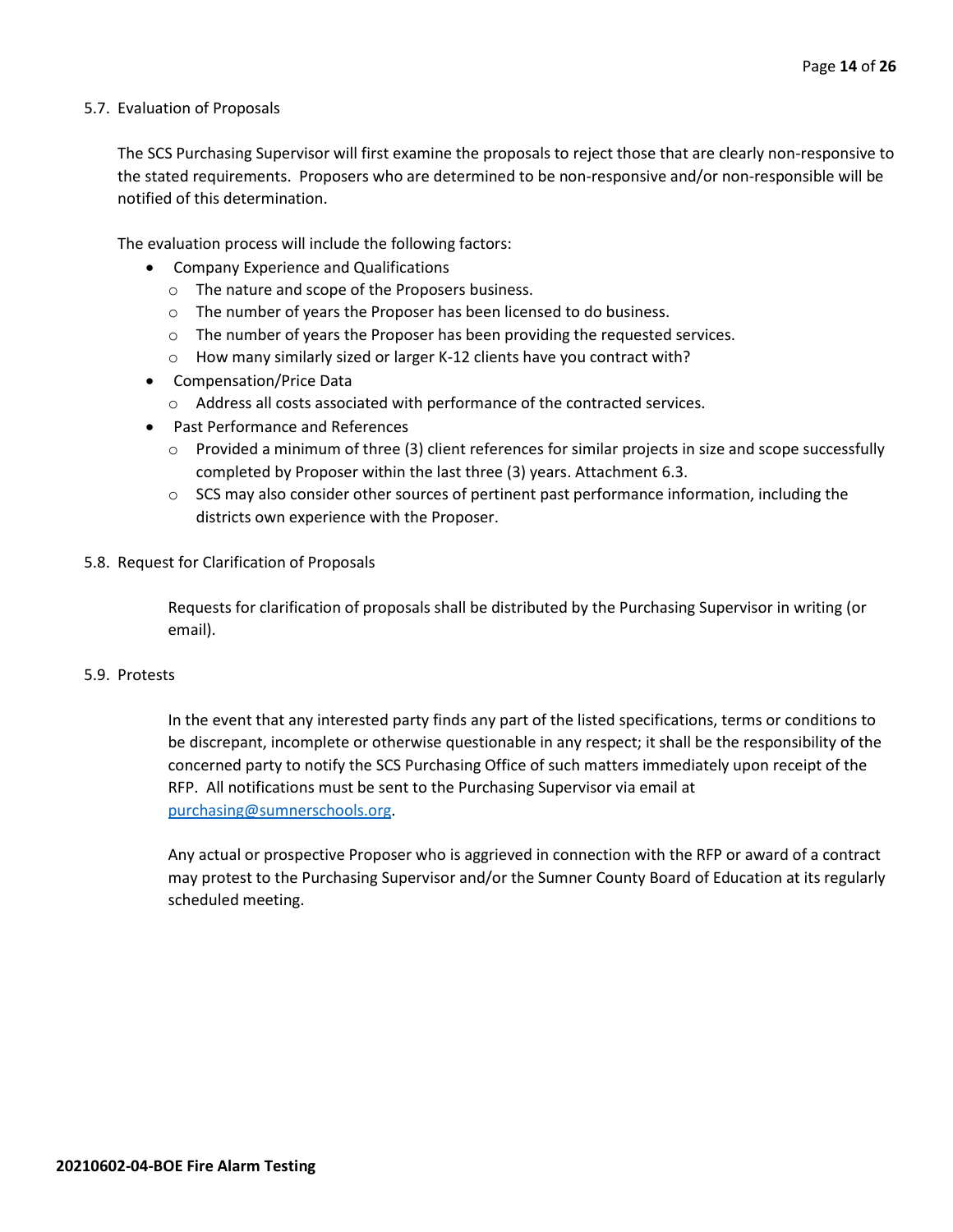#### **ATTACHMENT 6.1 - Contact Information**

| <b>Company Legal Name:</b>                 |          |
|--------------------------------------------|----------|
| <b>Company Official Address:</b>           |          |
|                                            |          |
| Company Web Site (URL):                    |          |
|                                            |          |
| Contact Person for project administration: |          |
|                                            |          |
|                                            |          |
|                                            |          |
|                                            | (office) |
|                                            | (mobile) |
|                                            |          |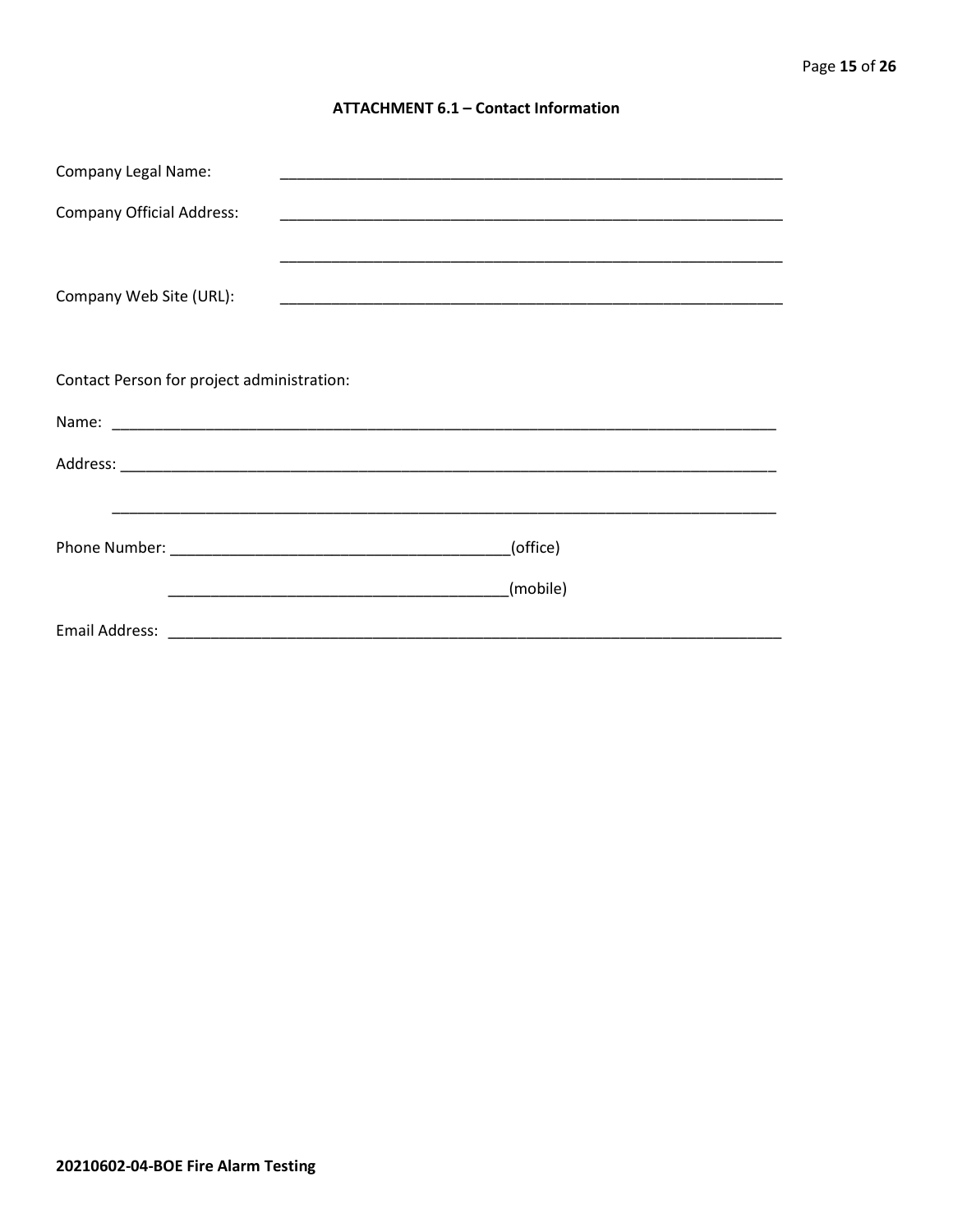

Attn: Purchasing Supervisor 1500 Airport Road Gallatin, TN 37066

#### **ATTACHMENT 6.2 – Bid Form/Certification**

Date \_\_\_\_\_\_\_\_\_\_\_\_\_\_\_\_\_\_\_\_\_\_\_\_\_\_\_\_\_\_\_\_

## **SEE ATTACHED PAGE**

By checking this box, Proposer agrees that SCS reserves the right to extend the terms, conditions and prices of this contract to other Institutions (such as State, Local and/or Public Agencies) who express an interest in participating in any contract that results from this RFP. Each of the piggyback Institutions will issue their own purchasing documents for the goods/service. Proposer agrees that SCS shall bear no responsibility or liability for any agreements between Proposer and the other Institution(s) who desire to exercise this option.

By Signing below, Proposer certifies they have carefully examined all instructions, requirements, specifications, terms and conditions of the RFP and certifies:

- It is a reputable company regularly engaged in providing goods and/or services necessary to meet the requirements, specifications, terms and conditions of the RFP.
- All statements, information and representations prepared and submitted in response to the RFP are current, complete, true and accurate. Proposer acknowledges that the Sumner County Board of Education (SCS) will rely on such statements, information and representations in selecting the successful proposer(s).
- That the prices quoted shall be SCSs pricing for the products and/or service.
- It shall be bound by all statements, representations, warranties and guarantees made in its proposal.
- Proposer acknowledges that the contract may be canceled if any conflict of interest or appearance of a conflict of interest is discovered by SCS, in its sole discretion.
- All purchase orders must be duly authorized and executed by SCS and subject to the terms and conditions of the RFP.

| <b>Authorized Signature</b> | <u> 1980 - Jan James James Jan James James James James James James James James James James James James James Jam</u>                                                                                                          |  |  |
|-----------------------------|-------------------------------------------------------------------------------------------------------------------------------------------------------------------------------------------------------------------------------|--|--|
| Title                       | the control of the control of the control of the control of the control of the control of the control of the control of the control of the control of the control of the control of the control of the control of the control |  |  |
|                             | Printed Name and the state of the state of the state of the state of the state of the state of the state of the state of the state of the state of the state of the state of the state of the state of the state of the state |  |  |
| Vendor Legal Name           |                                                                                                                                                                                                                               |  |  |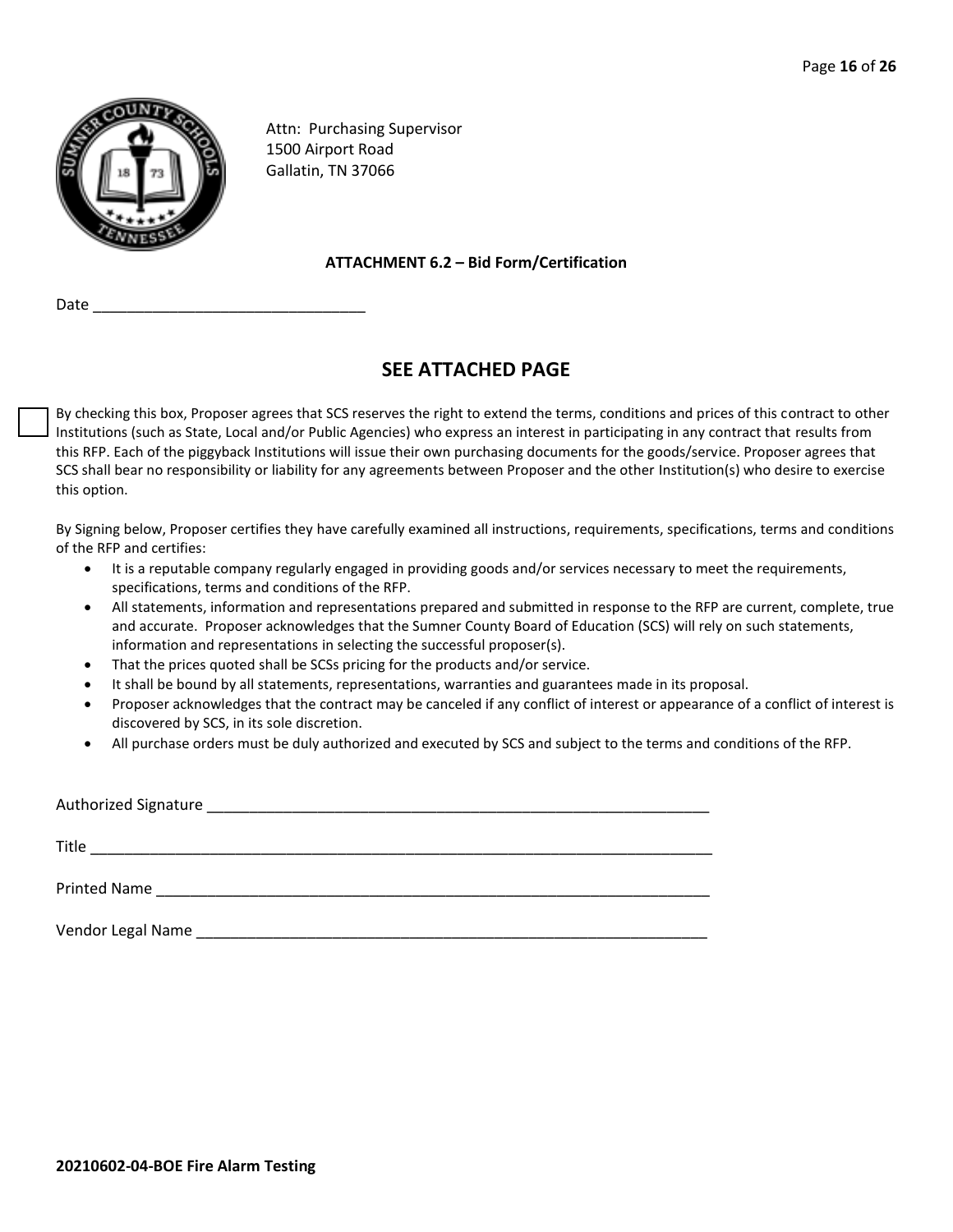|                | <b>SCHOOL</b>                         | <b>CITY</b>        | <b>SITE LABOR DAYS</b> | <b>PRICE</b> |
|----------------|---------------------------------------|--------------------|------------------------|--------------|
| 1              | <b>Beech Elementary</b>               | Hendersonville     |                        |              |
| $\overline{2}$ | <b>Beech High</b>                     | Hendersonville     |                        |              |
| 3              | <b>Beech High Annex</b>               | Hendersonville     |                        |              |
| 4              | <b>Benny Bills Elementary</b>         | <b>Gallatin</b>    |                        |              |
| 5              | <b>Bethpage Elementary</b>            | <b>Bethpage</b>    |                        |              |
| 6              | <b>Clyde Riggs Elementary</b>         | Portland           |                        |              |
| 7              | <b>E.B. Wilson Night School</b>       | Gallatin           |                        |              |
| 8              | <b>Ellis Middle</b>                   | Hendersonville     |                        |              |
| 9              | <b>Gallatin High</b>                  | <b>Gallatin</b>    |                        |              |
| 10             | <b>Gene Brown Elementary</b>          | Hendersonville     |                        |              |
| 11             | <b>George Whitten Elementary</b>      | Hendersonville     |                        |              |
| 12             | <b>Guild Elementary</b>               | Gallatin           |                        |              |
| 13             | H.B. Williams Elementary              | <b>White House</b> |                        |              |
| 14             | <b>Hawkins Middle</b>                 | Hendersonville     |                        |              |
| 15             | <b>Hendersonville High</b>            | Hendersonville     |                        |              |
| 16             | <b>Howard Elementary</b>              | Gallatin           |                        |              |
| 17             | <b>Indian Lake Elementary</b>         | Hendersonville     |                        |              |
| 18             | J.W. Wiseman Elementary               | Portland           |                        |              |
| 19             | <b>Jack Anderson Elementary</b>       | Hendersonville     |                        |              |
| 20             | Knox Doss Middle @ Drakes Creek       | Hendersonville     |                        |              |
| 21             | <b>Lakeside Park Elementary</b>       | Hendersonville     |                        |              |
| 22             | <b>Madison Creek Elementary</b>       | Goodlettsville     |                        |              |
| 23             | <b>Merrol Hyde Magnet</b>             | Hendersonville     |                        |              |
| 24             | <b>Millersville Elementary</b>        | Goodlettsville     |                        |              |
| 25             | <b>Nannie Berry Elementary</b>        | Hendersonville     |                        |              |
| 26             | <b>North Sumner Elementary</b>        | <b>Bethpage</b>    |                        |              |
| 27             | <b>Oakmont Elementary</b>             | Cottontown         |                        |              |
| 28             | <b>Portland East Middle</b>           | <b>Portland</b>    |                        |              |
| 29             | <b>Portland Gateview Elementary</b>   | <b>Portland</b>    |                        |              |
| 30             | <b>Portland High</b>                  | Portland           |                        |              |
| 31             | <b>Portland West Middle</b>           | Portland           |                        |              |
| 32             | <b>R.T. Fisher Alternative School</b> | <b>Gallatin</b>    |                        |              |
| 33             | <b>Rucker Stewart Middle</b>          | Gallatin           |                        |              |
| 34             | <b>Shafer Middle</b>                  | <b>Gallatin</b>    |                        |              |
| 35             | <b>Station Camp Elementary</b>        | Gallatin           |                        |              |
| 36             | <b>Station Camp High</b>              | Gallatin           |                        |              |
| 37             | <b>Station Camp Middle</b>            | Gallatin           |                        |              |
| 38             | T.W. Hunter Middle                    | Hendersonville     |                        |              |
| 39             | <b>Union Elementary</b>               | Gallatin           |                        |              |
| 40             | <b>Vena Stuart Elementary</b>         | Gallatin           |                        |              |
| 41             | <b>Walton Ferry Elementary</b>        | Hendersonville     |                        |              |
| 42             | <b>Watt Hardison Elementary</b>       | Portland           |                        |              |
| 43             | <b>Westmoreland Elementary</b>        | Westmoreland       |                        |              |
| 44             | <b>Westmoreland High</b>              | Westmoreland       |                        |              |
| 45             | <b>Westmoreland Middle</b>            | Westmoreland       |                        |              |
| 46             | <b>White House High</b>               | <b>White House</b> |                        |              |
| 47             | <b>White House High Annex</b>         | <b>White House</b> |                        |              |
| 48             | <b>White House Middle</b>             | <b>White House</b> |                        |              |
| 49             | <b>William Burrus Elementary</b>      | Hendersonville     |                        |              |
|                |                                       |                    | <b>GRAND TOTAL</b>     |              |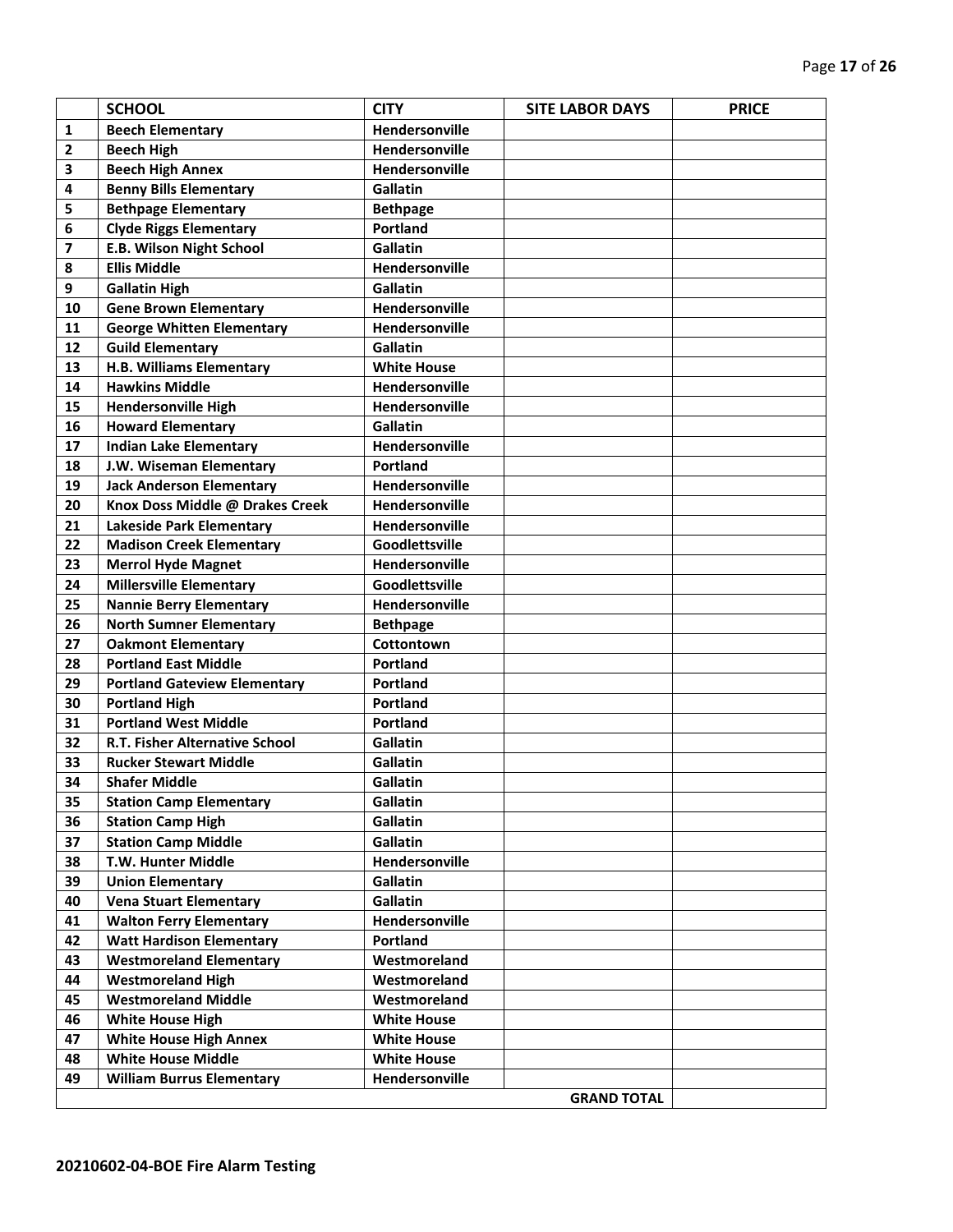#### **ATTACHMENT 6.3 - References**

| 1. |                                     |  |
|----|-------------------------------------|--|
|    |                                     |  |
|    |                                     |  |
|    |                                     |  |
|    |                                     |  |
|    |                                     |  |
| 2. |                                     |  |
|    |                                     |  |
|    |                                     |  |
|    |                                     |  |
|    |                                     |  |
|    |                                     |  |
|    |                                     |  |
| 3. |                                     |  |
|    |                                     |  |
|    |                                     |  |
|    |                                     |  |
|    |                                     |  |
|    |                                     |  |
|    | 4. Project Name/Location: _________ |  |
|    |                                     |  |
|    |                                     |  |
|    |                                     |  |

\*Proposers may copy this page and submit additional references.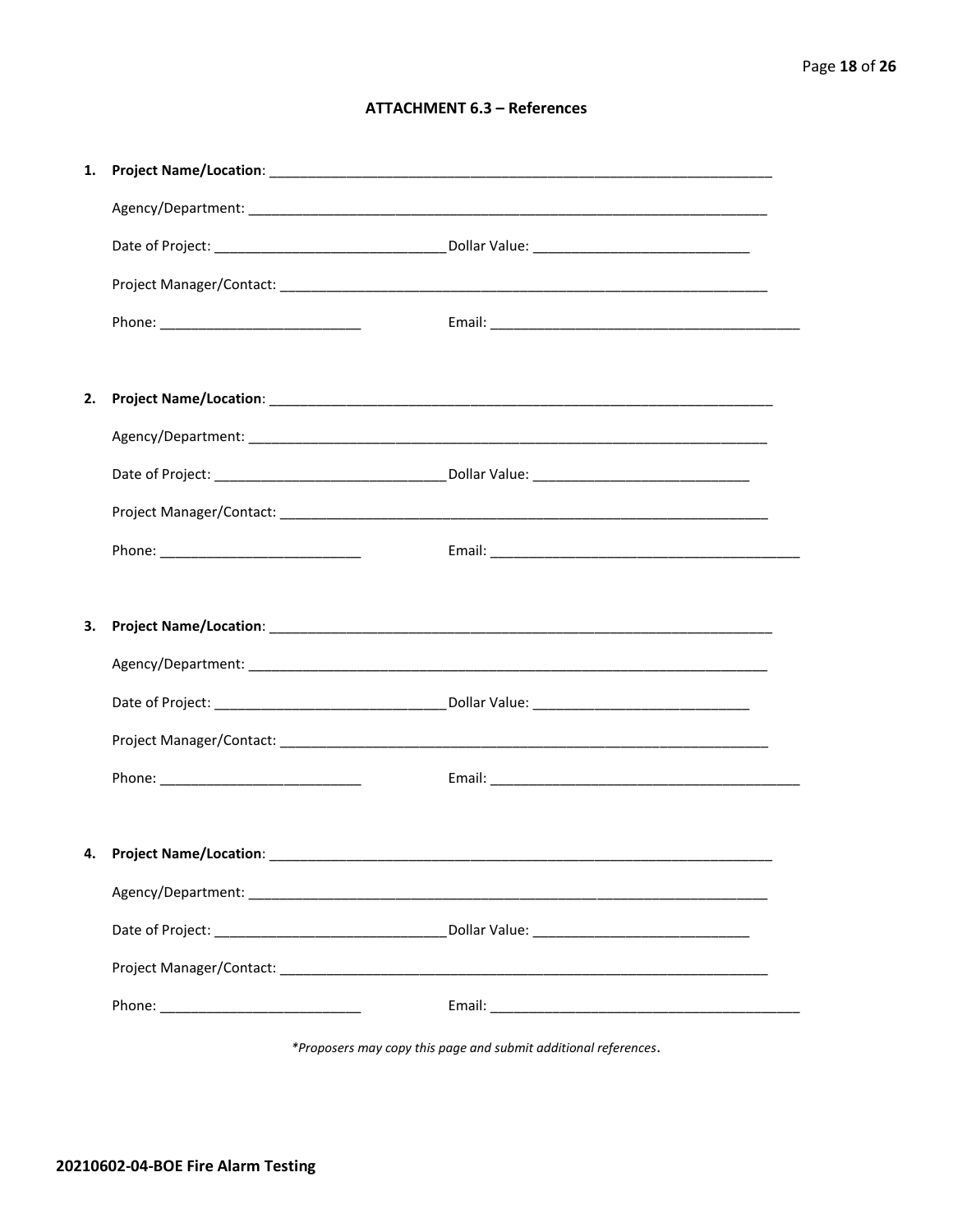#### **ATTACHMENT 6.4 – Certification of Non-Collusion & Debarment or Suspension**

The undersigned Proposer certifies that they are duly authorized to execute this contract, that this company, corporation, firm, partnership or individual has not prepared this proposal in collusion with any other respondent, and that the contents of this proposal as to prices, terms or conditions of said proposal have not been communicated by the undersigned nor by any employee or agent to any other person engaged in this type of business prior to the official opening of this proposal.

The undersigned Proposer certifies, to the best of its knowledge and belief, that it and its principals:

- Are not presently debarred, suspended, proposed for debarment, declared ineligible or voluntarily excluded from participation in transactions under federal non-procurement programs by any federal department or agency;
- Have not, within the three-year period preceding the proposal, had one or more public transactions (federal, state or local) terminated for cause or default; and
- Are not presently indicated or otherwise criminally or civilly charged by a government entity (federal, state or local) and have not, within the three-year period preceding the bid, been convicted or had a civil judgement rendered against it:
	- $\circ$  For the commission of fraud or a criminal offense in connection with obtaining, attempting to obtain or performing a public transaction (federal, state or local) or a procurement contract under such a public transaction;
	- $\circ$  For the violation of federal or state antitrust statutes, including those proscribing price fixing between competitors, the allocation of customers between competitors, or bid rigging; or
	- o For the commission of embezzlement, theft, forgery, bribery, falsification or destruction of records, making false statements, or receiving stolen property.

I understand that a false statement on this certification may be grounds for the rejection of this proposal or the termination of the award. In addition, under 18 U.S.C. 1001, a false statement may result in a fine of up to \$10,000 or imprisonment for up to five years, or both.

Company: \_\_\_\_\_\_\_\_\_\_\_\_\_\_\_\_\_\_\_\_\_\_\_\_\_\_\_\_\_\_\_\_\_\_\_\_\_\_\_\_\_\_\_\_\_\_\_\_\_\_\_\_\_\_\_\_\_\_\_\_\_\_\_\_\_\_\_\_\_\_\_\_\_\_\_\_

Respondent Signature: \_\_\_\_\_\_\_\_\_\_\_\_\_\_\_\_\_\_\_\_\_\_\_\_\_\_\_\_\_\_\_\_\_\_\_\_\_\_\_\_\_\_\_\_\_\_\_\_\_\_\_\_\_\_\_\_\_\_\_\_\_\_\_\_\_\_

Respondent (Print Name & Title): \_\_\_\_\_\_\_\_\_\_\_\_\_\_\_\_\_\_\_\_\_\_\_\_\_\_\_\_\_\_\_\_\_\_\_\_\_\_\_\_\_\_\_\_\_\_\_\_\_\_\_\_\_\_\_\_\_

Date: \_\_\_\_\_\_\_\_\_\_\_\_\_\_\_\_\_\_\_\_\_\_\_\_\_\_\_\_\_\_\_\_\_\_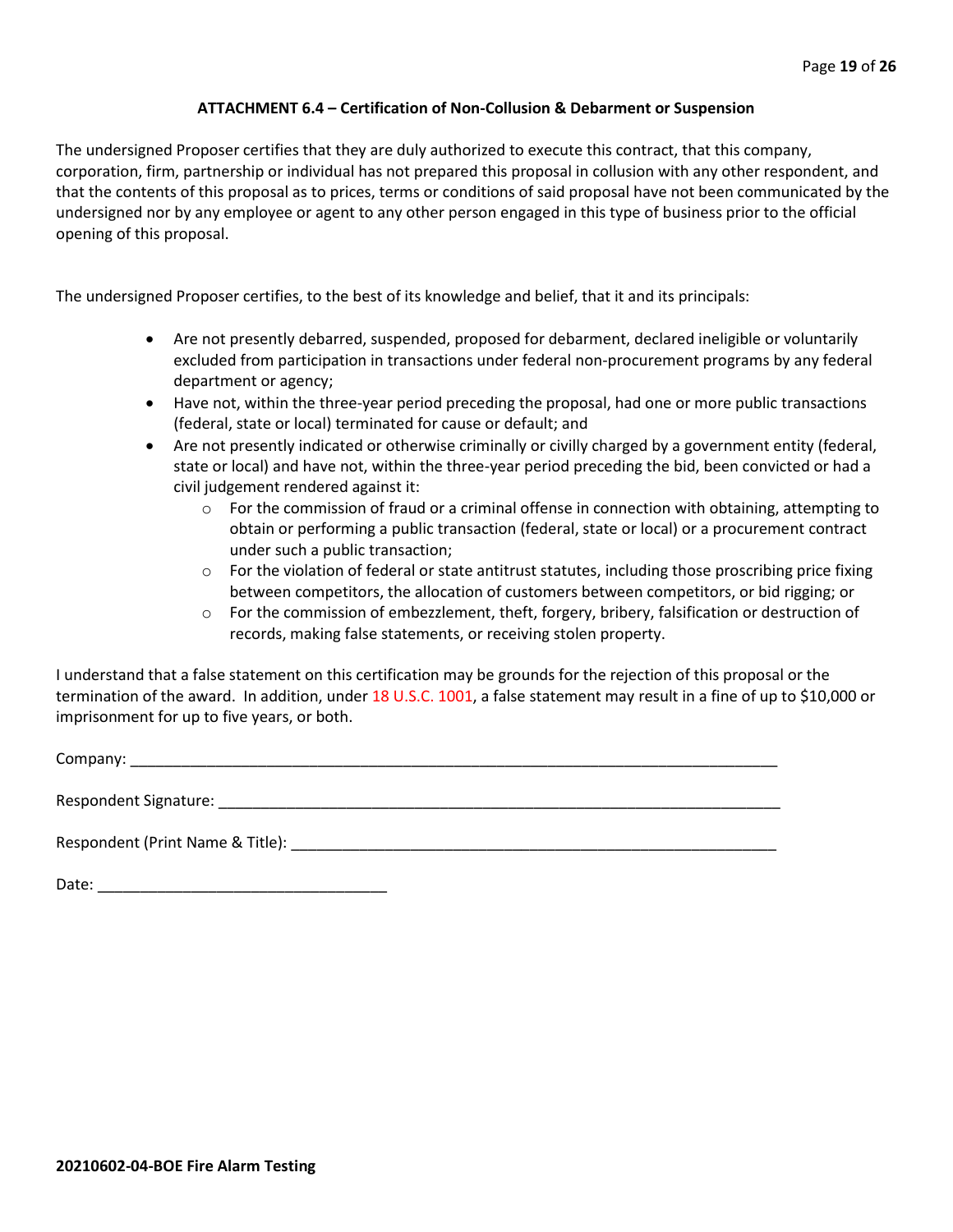#### **ATTACHMENT 6.5 – Attestation Re Personnel**

### **ATTESTATION RE PERSONNEL USED IN CONTRACT PERFORMANCE**

| CONTRACTOR LEGAL ENTITY NAME:                                          |  |
|------------------------------------------------------------------------|--|
| FEDERAL EMPLOYER IDENTIFICATION NUMBER:<br>(or Social Security Number) |  |

**The Contractor, identified above, does hereby attest, certify, warrant and assure that the Contractor shall not knowingly utilize the services of an illegal immigrant in the performance of this Contract and shall not knowingly utilize the services of any subcontractor who will utilize the services of an illegal immigrant in the performance of this Contract, T.C.A. § 12-3-309.**

SIGNATURE & DATE:

*NOTICE: This attestation MUST be signed by an individual empowered to contractually bind the Contractor.*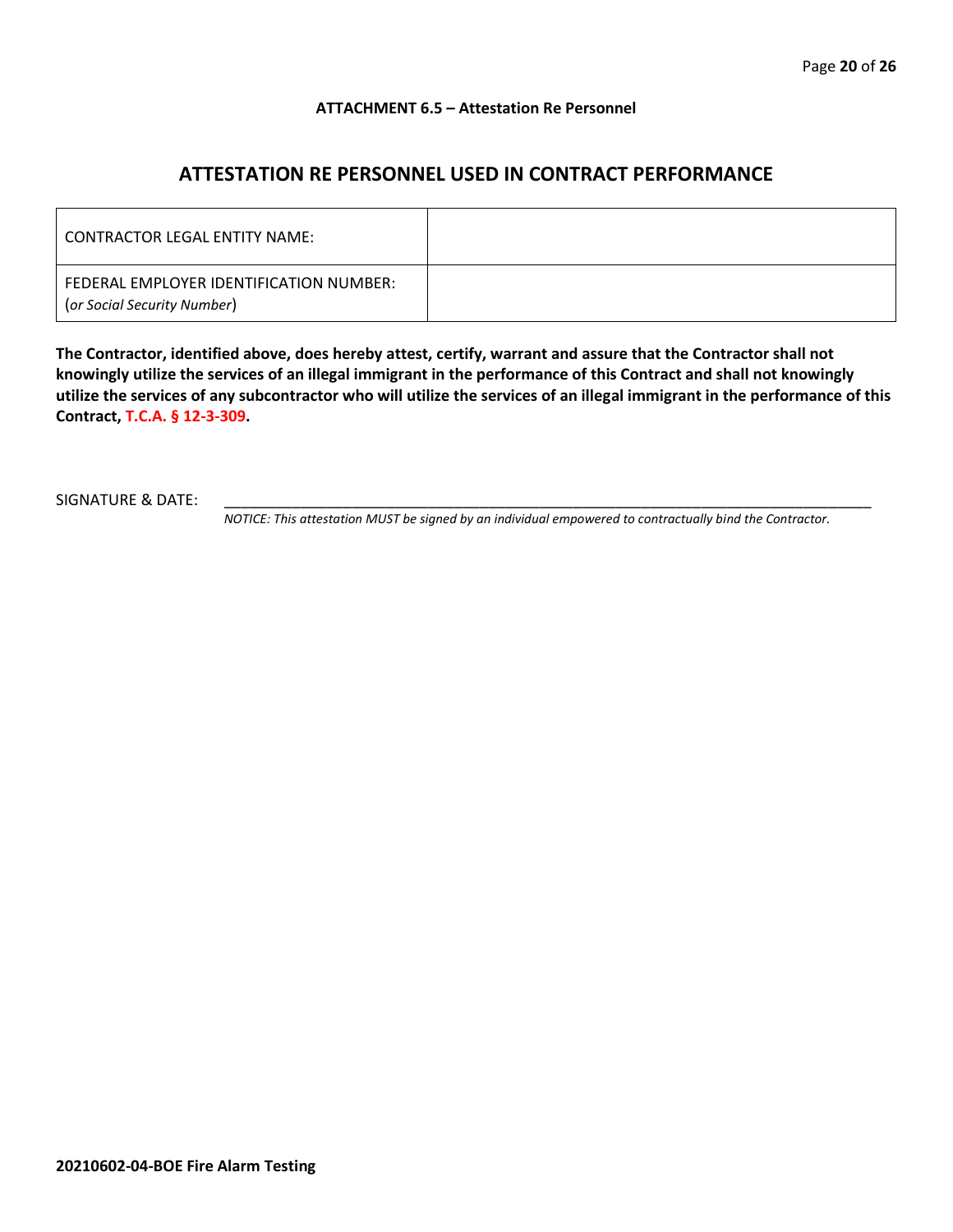#### **ATTACHMENT 6.6 – Drug Free Workplace Affidavit**

The Sumner County Board of Education is committed to maintaining a safe and productive work environment for its employees and to providing high quality service to its citizens. The goal of this policy is for Sumner County Board of Education employees and contractors to remain, or become and remain, drug-free. Abuse and dependency on alcohol and/or drugs can seriously affect the health of employees, contractors and citizens, jeopardize personal safety, impact the safety of others and impair job performance.

STATE OF

**COUNTY OF** \_\_\_\_\_\_\_\_\_\_\_\_\_\_\_\_\_\_\_\_\_\_\_\_\_\_\_\_\_\_\_\_\_

The undersigned, principal officer of

an employer of five (5) or more employees contracting with Sumner County Board of Education to provide goods or services, hereby states under oath as follows:

- 1. The undersigned is a principal officer of (hereinafter referred to as the "Company") and is duly authorized to execute this Affidavit on behalf of the Company.
- 2. The Company submits this Affidavit pursuant to **T.C.A. § 50-9-113**, which requires each employer with no less than five (5) employees receiving pay who contracts with the state and any local government to provide contracted services to submit an affidavit stating that such employer has a drug-free workplace program that complies with Title 50, Chapter 9 of the *Tennessee Code Annotated*.
- 3. The Company is in compliance with **T.C.A. § 50-9-113** and all applicable Federal Laws, Rules and Regulations requiring a drug-free workplace program.

Further affiant saith not.

| <b>Principal Officer:</b> |  |
|---------------------------|--|
|                           |  |
| <b>STATE OF</b>           |  |

**COUNTY OF** \_\_\_\_\_\_\_\_\_\_\_\_\_\_\_\_\_\_\_\_\_\_\_\_\_\_\_\_\_\_\_\_\_\_

Before me personally appeared \_\_\_\_\_\_\_\_\_\_\_\_\_\_\_\_\_\_\_\_\_\_\_\_\_\_\_\_\_\_\_\_\_\_\_\_\_\_\_\_\_\_\_\_\_\_\_\_\_\_\_\_\_\_\_\_\_\_\_\_\_\_, with whom I am personally acquainted (or proved to me on the basis of satisfactory evidence) and who acknowledged that such person executed the foregoing affidavit for the purposes therein contained.

Witness my hand and seal at office this \_\_\_\_\_\_\_\_\_\_\_\_\_ day of \_\_\_\_\_\_\_\_\_\_\_\_\_\_\_\_\_\_\_\_\_, 20\_\_\_\_.

\_\_\_\_\_\_\_\_\_\_\_\_\_\_\_\_\_\_\_\_\_\_\_\_\_\_\_\_\_\_\_\_\_\_\_\_\_\_\_\_\_\_\_\_\_\_\_\_ Notary Public

My commission expires: **Example 20**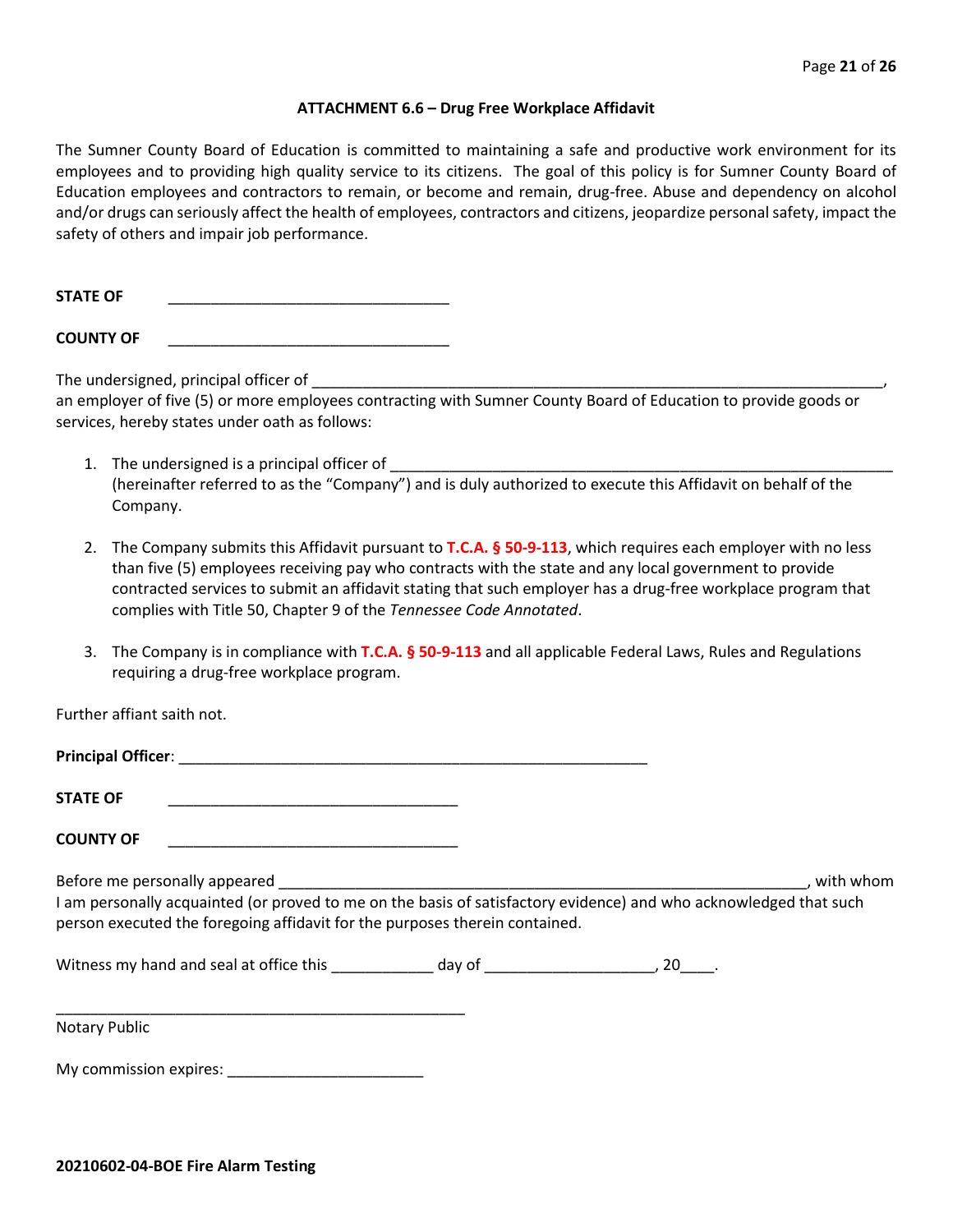#### **ATTACHMENT 6.7 – W9**

|                                                                                                                                                                                                                                                                                                                                                                                                                                                                                                                                                                                                                                                                                                                                                                             | <b>Request for Taxpayer</b><br>(Rev. December 2014)<br><b>Identification Number and Certification</b><br>Department of the Treasury<br>Internal Revenue Service<br>1 Name (as shown on your income tax return). Name is required on this line; do not leave this line blank.                                                                                                       |                                                                                               |                                                                                                                                                               |        |  |  |                                                                                                                                    |                                         | Give Form to the<br>requester. Do not<br>send to the IRS. |  |  |  |  |  |
|-----------------------------------------------------------------------------------------------------------------------------------------------------------------------------------------------------------------------------------------------------------------------------------------------------------------------------------------------------------------------------------------------------------------------------------------------------------------------------------------------------------------------------------------------------------------------------------------------------------------------------------------------------------------------------------------------------------------------------------------------------------------------------|------------------------------------------------------------------------------------------------------------------------------------------------------------------------------------------------------------------------------------------------------------------------------------------------------------------------------------------------------------------------------------|-----------------------------------------------------------------------------------------------|---------------------------------------------------------------------------------------------------------------------------------------------------------------|--------|--|--|------------------------------------------------------------------------------------------------------------------------------------|-----------------------------------------|-----------------------------------------------------------|--|--|--|--|--|
| N                                                                                                                                                                                                                                                                                                                                                                                                                                                                                                                                                                                                                                                                                                                                                                           | 2 Business name/disregarded entity name, if different from above<br>4 Exemptions (codes apply only to<br>3 Check appropriate box for federal tax classification; check only one of the following seven boxes:<br>certain entities, not individuals; see<br>C Corporation<br>S Corporation Partnership<br>Trust/estate<br>Individual/sole proprietor or<br>instructions on page 3): |                                                                                               |                                                                                                                                                               |        |  |  |                                                                                                                                    |                                         |                                                           |  |  |  |  |  |
| Specific Instructions on page<br>Print or type                                                                                                                                                                                                                                                                                                                                                                                                                                                                                                                                                                                                                                                                                                                              | single-member LLC<br>Limited liability company. Enter the tax classification (C=C corporation, S=S corporation, P=partnership) ▶<br>Note. For a single-member LLC that is disregarded, do not check LLC; check the appropriate box in the line above for<br>the tax classification of the single-member owner.<br>Other (see instructions) ▶                                       |                                                                                               |                                                                                                                                                               |        |  |  | Exempt payee code (if any)<br>Exemption from FATCA reporting<br>code (if any)<br>(Applies to accounts maintained outside the U.S.) |                                         |                                                           |  |  |  |  |  |
| See                                                                                                                                                                                                                                                                                                                                                                                                                                                                                                                                                                                                                                                                                                                                                                         | 6 City, state, and ZIP code                                                                                                                                                                                                                                                                                                                                                        | 5 Address (number, street, and apt. or suite no.)<br>7 List account number(s) here (optional) |                                                                                                                                                               |        |  |  |                                                                                                                                    | Requester's name and address (optional) |                                                           |  |  |  |  |  |
|                                                                                                                                                                                                                                                                                                                                                                                                                                                                                                                                                                                                                                                                                                                                                                             |                                                                                                                                                                                                                                                                                                                                                                                    |                                                                                               |                                                                                                                                                               |        |  |  |                                                                                                                                    |                                         |                                                           |  |  |  |  |  |
| Part I                                                                                                                                                                                                                                                                                                                                                                                                                                                                                                                                                                                                                                                                                                                                                                      |                                                                                                                                                                                                                                                                                                                                                                                    | <b>Taxpayer Identification Number (TIN)</b>                                                   |                                                                                                                                                               |        |  |  |                                                                                                                                    |                                         |                                                           |  |  |  |  |  |
| Social security number<br>Enter your TIN in the appropriate box. The TIN provided must match the name given on line 1 to avoid<br>backup withholding. For individuals, this is generally your social security number (SSN). However, for a<br>resident alien, sole proprietor, or disregarded entity, see the Part I instructions on page 3. For other<br>entities, it is your employer identification number (EIN). If you do not have a number, see How to get a                                                                                                                                                                                                                                                                                                          |                                                                                                                                                                                                                                                                                                                                                                                    |                                                                                               |                                                                                                                                                               |        |  |  |                                                                                                                                    |                                         |                                                           |  |  |  |  |  |
| TIN on page 3.<br>or<br>Employer identification number<br>Note. If the account is in more than one name, see the instructions for line 1 and the chart on page 4 for<br>guidelines on whose number to enter.<br>-                                                                                                                                                                                                                                                                                                                                                                                                                                                                                                                                                           |                                                                                                                                                                                                                                                                                                                                                                                    |                                                                                               |                                                                                                                                                               |        |  |  |                                                                                                                                    |                                         |                                                           |  |  |  |  |  |
| Part II                                                                                                                                                                                                                                                                                                                                                                                                                                                                                                                                                                                                                                                                                                                                                                     | <b>Certification</b>                                                                                                                                                                                                                                                                                                                                                               |                                                                                               |                                                                                                                                                               |        |  |  |                                                                                                                                    |                                         |                                                           |  |  |  |  |  |
|                                                                                                                                                                                                                                                                                                                                                                                                                                                                                                                                                                                                                                                                                                                                                                             | Under penalties of perjury, I certify that:                                                                                                                                                                                                                                                                                                                                        |                                                                                               |                                                                                                                                                               |        |  |  |                                                                                                                                    |                                         |                                                           |  |  |  |  |  |
| 1. The number shown on this form is my correct taxpayer identification number (or I am waiting for a number to be issued to me); and<br>2. I am not subject to backup withholding because: (a) I am exempt from backup withholding, or (b) I have not been notified by the Internal Revenue<br>Service (IRS) that I am subject to backup withholding as a result of a failure to report all interest or dividends, or (c) the IRS has notified me that I am<br>no longer subject to backup withholding; and                                                                                                                                                                                                                                                                 |                                                                                                                                                                                                                                                                                                                                                                                    |                                                                                               |                                                                                                                                                               |        |  |  |                                                                                                                                    |                                         |                                                           |  |  |  |  |  |
|                                                                                                                                                                                                                                                                                                                                                                                                                                                                                                                                                                                                                                                                                                                                                                             |                                                                                                                                                                                                                                                                                                                                                                                    | 3. I am a U.S. citizen or other U.S. person (defined below); and                              |                                                                                                                                                               |        |  |  |                                                                                                                                    |                                         |                                                           |  |  |  |  |  |
| 4. The FATCA code(s) entered on this form (if any) indicating that I am exempt from FATCA reporting is correct.<br>Certification instructions. You must cross out item 2 above if you have been notified by the IRS that you are currently subject to backup withholding<br>because you have failed to report all interest and dividends on your tax return. For real estate transactions, item 2 does not apply. For mortgage<br>interest paid, acquisition or abandonment of secured property, cancellation of debt, contributions to an individual retirement arrangement (IRA), and<br>generally, payments other than interest and dividends, you are not required to sign the certification, but you must provide your correct TIN. See the<br>instructions on page 3. |                                                                                                                                                                                                                                                                                                                                                                                    |                                                                                               |                                                                                                                                                               |        |  |  |                                                                                                                                    |                                         |                                                           |  |  |  |  |  |
| Sign<br>Here                                                                                                                                                                                                                                                                                                                                                                                                                                                                                                                                                                                                                                                                                                                                                                | Signature of<br>U.S. person ▶                                                                                                                                                                                                                                                                                                                                                      |                                                                                               |                                                                                                                                                               | Date P |  |  |                                                                                                                                    |                                         |                                                           |  |  |  |  |  |
|                                                                                                                                                                                                                                                                                                                                                                                                                                                                                                                                                                                                                                                                                                                                                                             | <b>General Instructions</b>                                                                                                                                                                                                                                                                                                                                                        |                                                                                               | · Form 1098 (home mortgage interest), 1098-E (student Ioan interest), 1098-T<br>(tuition)                                                                     |        |  |  |                                                                                                                                    |                                         |                                                           |  |  |  |  |  |
|                                                                                                                                                                                                                                                                                                                                                                                                                                                                                                                                                                                                                                                                                                                                                                             |                                                                                                                                                                                                                                                                                                                                                                                    | Section references are to the Internal Revenue Code unless otherwise noted.                   | • Form 1099-C (canceled debt)                                                                                                                                 |        |  |  |                                                                                                                                    |                                         |                                                           |  |  |  |  |  |
| Future developments. Information about developments affecting Form W-9 (such<br>as legislation enacted after we release it) is at www.irs.gov/fw9.                                                                                                                                                                                                                                                                                                                                                                                                                                                                                                                                                                                                                          |                                                                                                                                                                                                                                                                                                                                                                                    |                                                                                               | . Form 1099-A (acquisition or abandonment of secured property)<br>Use Form W-9 only if you are a U.S. person (including a resident alien), to                 |        |  |  |                                                                                                                                    |                                         |                                                           |  |  |  |  |  |
|                                                                                                                                                                                                                                                                                                                                                                                                                                                                                                                                                                                                                                                                                                                                                                             | <b>Purpose of Form</b>                                                                                                                                                                                                                                                                                                                                                             | provide your correct TIN.                                                                     |                                                                                                                                                               |        |  |  |                                                                                                                                    |                                         |                                                           |  |  |  |  |  |
| If you do not return Form W-9 to the requester with a TIN, you might be subject<br>An individual or entity (Form W-9 requester) who is required to file an information<br>to backup withholding. See What is backup withholding? on page 2.<br>return with the IRS must obtain your correct taxpayer identification number (TIN)<br>which may be your social security number (SSN), individual taxpayer identification<br>By signing the filled-out form, you:                                                                                                                                                                                                                                                                                                              |                                                                                                                                                                                                                                                                                                                                                                                    |                                                                                               |                                                                                                                                                               |        |  |  |                                                                                                                                    |                                         |                                                           |  |  |  |  |  |
| number (ITIN), adoption taxpayer identification number (ATIN), or employer<br>1. Certify that the TIN you are giving is correct (or you are waiting for a number<br>identification number (EIN), to report on an information return the amount paid to<br>to be issued).<br>you, or other amount reportable on an information return. Examples of information                                                                                                                                                                                                                                                                                                                                                                                                               |                                                                                                                                                                                                                                                                                                                                                                                    |                                                                                               |                                                                                                                                                               |        |  |  |                                                                                                                                    |                                         |                                                           |  |  |  |  |  |
| 2. Certify that you are not subject to backup withholding, or<br>returns include, but are not limited to, the following:                                                                                                                                                                                                                                                                                                                                                                                                                                                                                                                                                                                                                                                    |                                                                                                                                                                                                                                                                                                                                                                                    |                                                                                               |                                                                                                                                                               |        |  |  |                                                                                                                                    |                                         |                                                           |  |  |  |  |  |
| 3. Claim exemption from backup withholding if you are a U.S. exempt payee. If<br>· Form 1099-INT (interest earned or paid)<br>applicable, you are also certifying that as a U.S. person, your allocable share of<br>. Form 1099-DIV (dividends, including those from stocks or mutual funds)                                                                                                                                                                                                                                                                                                                                                                                                                                                                                |                                                                                                                                                                                                                                                                                                                                                                                    |                                                                                               |                                                                                                                                                               |        |  |  |                                                                                                                                    |                                         |                                                           |  |  |  |  |  |
|                                                                                                                                                                                                                                                                                                                                                                                                                                                                                                                                                                                                                                                                                                                                                                             | . Form 1099-MISC (various types of income, prizes, awards, or gross proceeds)                                                                                                                                                                                                                                                                                                      |                                                                                               | any partnership income from a U.S. trade or business is not subject to the<br>withholding tax on foreign partners' share of effectively connected income, and |        |  |  |                                                                                                                                    |                                         |                                                           |  |  |  |  |  |
| . Form 1099-B (stock or mutual fund sales and certain other transactions by<br>4. Certify that FATCA code(s) entered on this form (if any) indicating that you are<br>brokers)<br>exempt from the FATCA reporting, is correct. See What is FATCA reporting? on<br>page 2 for further information.<br>· Form 1099-S (proceeds from real estate transactions)                                                                                                                                                                                                                                                                                                                                                                                                                 |                                                                                                                                                                                                                                                                                                                                                                                    |                                                                                               |                                                                                                                                                               |        |  |  |                                                                                                                                    |                                         |                                                           |  |  |  |  |  |
| . Form 1099-K (merchant card and third party network transactions)                                                                                                                                                                                                                                                                                                                                                                                                                                                                                                                                                                                                                                                                                                          |                                                                                                                                                                                                                                                                                                                                                                                    |                                                                                               |                                                                                                                                                               |        |  |  |                                                                                                                                    |                                         |                                                           |  |  |  |  |  |

Cat. No. 10231X

Form **W-9** (Rev. 12-2014)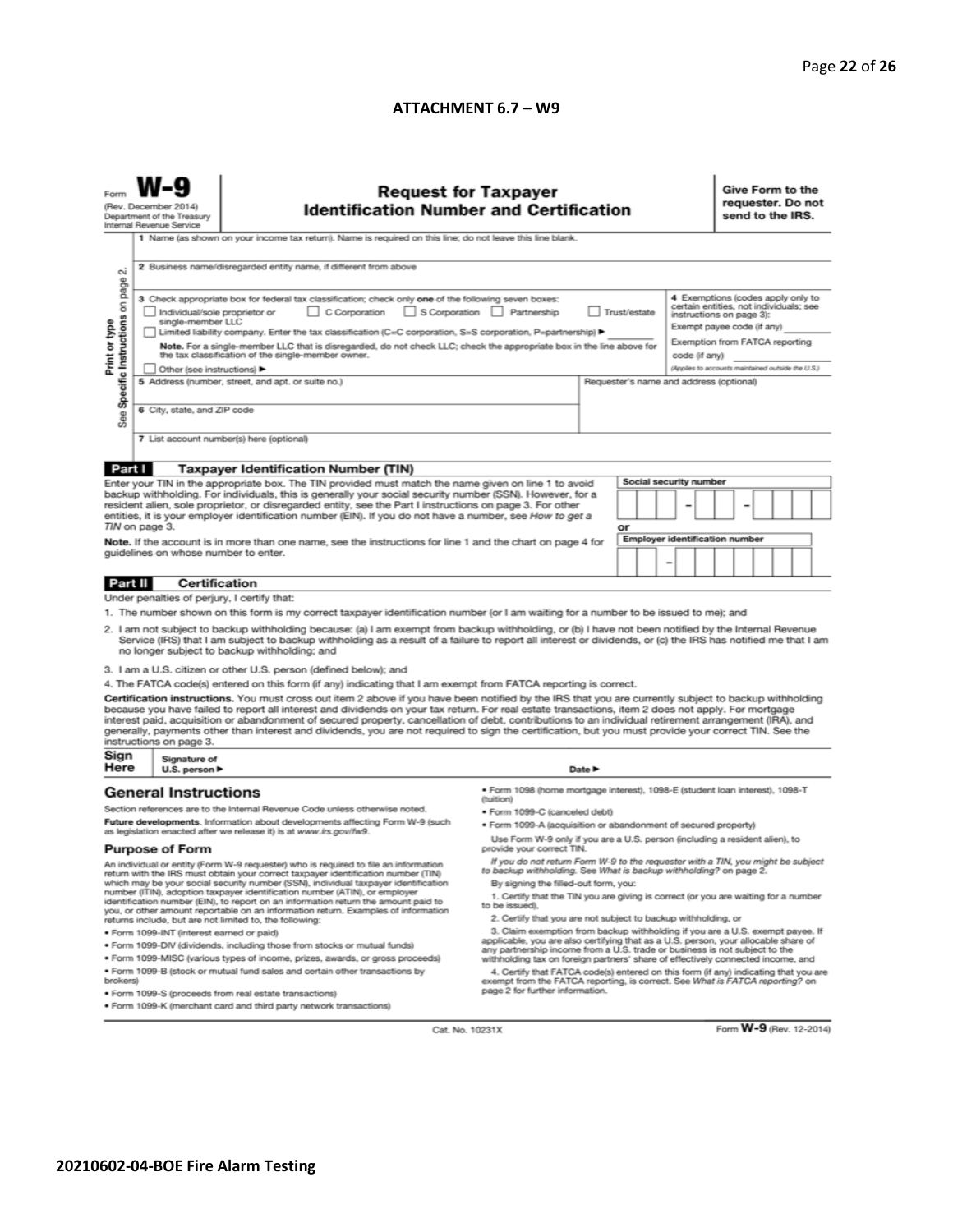#### **ATTACHMENT 6.8 – Standard Terms & Conditions SUMNER COUNTY BOARD OF EDUCATION (SCS)**

#### **1. PREPARATION AND SUBMISSION OF BID.**

- **a.** Failure to examine any drawings**,** specifications, or instructions will be at the proposer's risk. Any deviation from the stated terms, conditions and specifications must be coordinated with and approved in writing by the SCS Purchasing Supervisor.
- **b.** RFP/ITB SUBMITTAL / SIGNATURE: Proposal shall give the full name and business address of the bidder. If the proposer is a corporation, the name shall be stated as it is in the corporate charter. Proposals must be signed in ink by the proposer's authorized agent. Unsigned proposals will be rejected. Proposals are to be sealed and the outside of the envelope is to reference the RFP/ITB number. The person signing the proposal must show their title, and if requested by the institution, must furnish satisfactory proof of his or her authority to bind his or her company in contract. Proposer understands that by submitting a proposal with an authorized signature, it shall constitute an offer to SCS. Proposals must be typewritten or in ink; otherwise they may not be considered. Purchase orders will be issued to the firm name appearing on the W9. Electronic submissions via email, fax, etc. shall not be accepted.
- **c.** SCS is not responsible for any costs incurred by any vendor pursuant to the RFP/ITB. The vendor shall be responsible for all costs incurred in connection with the preparation and submission of its proposal.
- **d.** All proposers must be in compliance with T.C.A. § 62-6-119 at the time of proposal submission and provide evidence of compliance with the applicable provisions of the chapter before such proposal may be considered.
- **e.** Proposals are to be received in the location designated in the RFP/ITB no later than the specified date and time. Late submissions will NOT be opened or considered.
- **f.** No erasures permitted. Errors may be crossed out and corrections printed in ink or typewritten adjacent to error and must be initialed in ink by person signing the proposal.
- **g.** Specifications: Reference to available specifications shall be sufficient to make the terms of the specifications binding on the proposer. The use of the name of a manufacturer, or any special brand or make in describing an item does not restrict the proposer to that manufacturer or specific article, unless specifically stated. Comparable products of other manufacturers will be considered if proof of compatibility is contained in the proposal. Proposers are required to notify SCSs Purchasing Supervisor whenever specifications/procedures are not perceived to be fair and open. The articles on which the proposal is submitted must be equal or superior to that specified. Informative and Descriptive Literature: The proposer must show brand or trade names of the articles proposed, when applicable. It shall be the responsibility of the proposer, including proposer's whose product is referenced, to furnish with the proposer such specifications, catalog pages, brochures or other data as will provide an adequate basis for determining the quality and functional capabilities of the product offered. Failure to provide this data may be considered valid justification for rejection of proposer.
- **h.** Samples: Samples of items when called for, must be furnished free of expense, and if not destroyed will, upon proposer's request within ten (10) days of RFP/ITB opening, be returned at the proposer's expense. Each sample must be labeled with the proposer's name, manufacturer's brand name and number, RFP/ITB number and item reference.
- **i.** Time of Performance: The number of calendar days in which delivery is to be made after receipt of order shall be stated in the RFP/ITB and may be a factor in making an award, price notwithstanding. If no delivery time is stated in the bid, bidder agrees that delivery is to be made within two weeks (10 business days) of order.
- **j.** Transportation and delivery charges should be included in the price and be fully prepaid by the vendor to the destination specified in the RFP/ITB. Proposal prices shall include delivery of all items F.O.B. destination.
- **k.** New materials and supplies must be delivered unless otherwise specifically stated in the RFP/ITB.
- **l.** Alternate/multiple bids will not be considered unless specifically called for in the RFP/ITB.
- **m.** Only proposals submitted on RFP/ITB forms furnished by SCS will be considered.
- n. By signing this RFP/ITB where indicated, the proposer agrees to strictly abide by all applicable local, state and federal statutes and regulations. The proposer further certifies that this proposer is made without collusion or fraud.
- **o.** Error in Proposal. In case of error in the extension of prices in the proposal, the unit price will govern. Late submissions will NOT be opened or considered. Proposers are cautioned to verify their proposals before submission, as amendments received after the RFP/ITB deadline will not be considered. No proposals shall be altered, amended or withdrawn after opening. After proposal opening, a proposer may withdraw a proposal only when there is obvious clerical error such as a misplaced decimal point, or when enforcement of the proposal would impose unconscionable hardship due to an error in the proposal resulting in a quotation substantially below the other proposals received. Proposal withdrawals will be considered only upon written request of the proposer.
- **2. OPEN RECORDS.** In order to comply with the provisions of the Tennessee Open Records Act, all proposals will be publicly opened and are subject to public inspection after the award upon written request. Proposers may be present at RFP/ITB opening. Summary information will be posted the SCS website, www.sumnerschools.org under the Invitation to Bid link.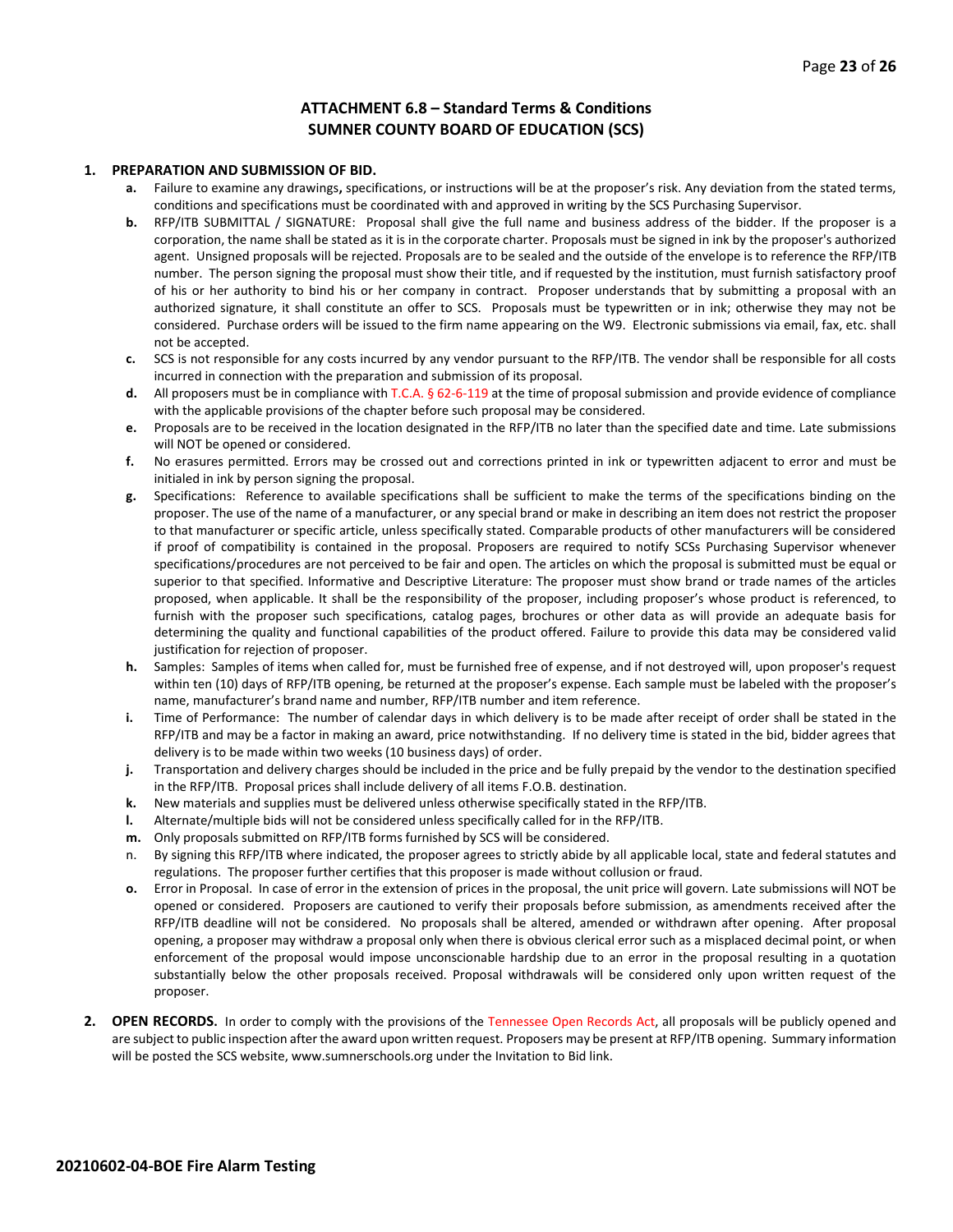- **3. ACCEPTANCE AND AWARD.** SCS reserves the right to reject any and all proposals and to waive any informality in proposals and, unless otherwise specified by the proposer to accept any item in the proposal. Action to reject all proposals shall be taken for unreasonably high prices, errors in the proposal documents, cessation of need, unavailability of funds, or any other reason approved by SCS.
	- a. Contracts and purchases will be made with the lowest, responsive, responsible, qualified proposer. The quality of the articles to be supplied, their conformity with the specifications, their suitability to the requirements of the Institution, cash discount offered, and the delivery terms will be taken into consideration.
	- b. Any deviation from these stated terms, specifications and conditions must be coordinated with and approved in writing by the Purchasing Supervisor.
	- c. Prices quoted on the response (if any) are to be considered firm and binding until the said equipment, supplies or services are in the possession of SCS.
	- d. SCS reserves the right to order more or less than the quantity listed in the proposal.
	- e. If a proposer fails to state a time within which a proposal must be accepted, it is understood and agreed that SCS shall have ninety (90) days to accept.
	- f. No purchase or contract is authorized or valid until the issuance of a SCS purchase order in accordance with SCS policy. No SCS employee is authorized to purchase equipment, supplies or services prior to the issuance of such a purchase order.
	- g. The contract may not be assigned without written SCS consent.
	- h. If the appropriate space is marked on the RFP/ITB, other Institutions (such as State, Local and/or Public Agencies) may purchase off the contract during the same period as SCS.
	- i. The awarded proposer will be required to post a performance and payment bond in the amount of 25% of the contract price if it exceeds \$100,000 as stated by T.C.A. §12-4-201.
	- j. If the project cost is in excess of \$25,000 a performance bond must be secured by the requesting part in an amount equal to the market improvement value.
	- k. By submission of this bid and signature thereof, the Bidder acknowledges compliance with the provisions of Public Chapter No. 587 / Senate Bill No. 2048 (Employee Background Check). The Bidder further agrees to submit a formal certification thereof prior to commencing work.
- **4. PAYMENT**. Payment terms must be specified in the proposal, including any discounts for early payment. Partial payments will not be approved unless justification for such payment can be shown. Terms will be NET 30 days. Payment will not be made until the conditions and specifications of the RFP/ITB are inspected and approved as conforming by persons appointed by SCS.
- **5. DEFAULT OF SELECTED VENDOR.** In case of vendor default, SCS may procure the articles or services from other sources and hold the defaulting vendor responsible for any resulting cost. If the awarded vendor violates any terms of their response, the contract, SCS policy or any law, they may be disqualified from proposing for a period of two years for minor violations or longer for major violations. Proposals from disqualified proposers will not be accepted during the period of disqualification.
- **6. INSPECTION OF PURCHASES.** Articles received which are not equivalent will not be accepted and will be picked up by the vendor or returned to vendor, shipping charges collect. SCS shall have a reasonable period in which to inspect and accept or reject materials without liability. If necessity requires SCS to use nonconforming materials, an appropriate reduction in payment may be made.
- **7. TAXES.** SCS is tax exempt; do not include taxes in quotation. Vendors making improvements or additions to or performing repair work on real property for SCS are liable for any applicable sales or use tax on tangible personal property used in connection with the contract or furnished to vendors by the state for use under the contract.
- **8. NONDISCRIMINATION.** SCS is an equal opportunity employer. SCS and bidder agree to comply with Titles VI and VII of the Civil Rights Act of 1964, Title IX of the Education Amendments of 1972, Section 504 of the Rehabilitation Act of 1973, Executive Order 11,246, the Americans with Disabilities Act of 1990, if applicable, and the related regulations to each. Each party assures that it will not discriminate against any individual including, but not limited to employees or applicants for employment and/or students, because of race, religion, creed, color, sex, age, disability, veteran status or national origin. In the event that any claims should arise with regards to violations of any such local, state or federal law, statues, rule or regulations, the vendor will indemnify and hold SCS harmless for any damages, including court costs or attorney fees, which might be incurred.
- **9. PROHIBITIONS/NO VENDOR CONTRACT FORM.** Acceptance of gifts from vendors is prohibited. T.C.A. §12-4-106. The contract documents for purchase under this RFP/ITB shall consist of the successful proposer's bid and SCSs purchase order. The proposer may request exceptions to terms and conditions and/or request SCS to accept other terms and conditions by means of subsequent documents such as invoices, warranty agreements, license agreements, etc. All subsequent documents shall be open to revision for impermissible language. SCS reserves the right to render the proposal unresponsive and subject the proposal to rejection if successful terms cannot be negotiated.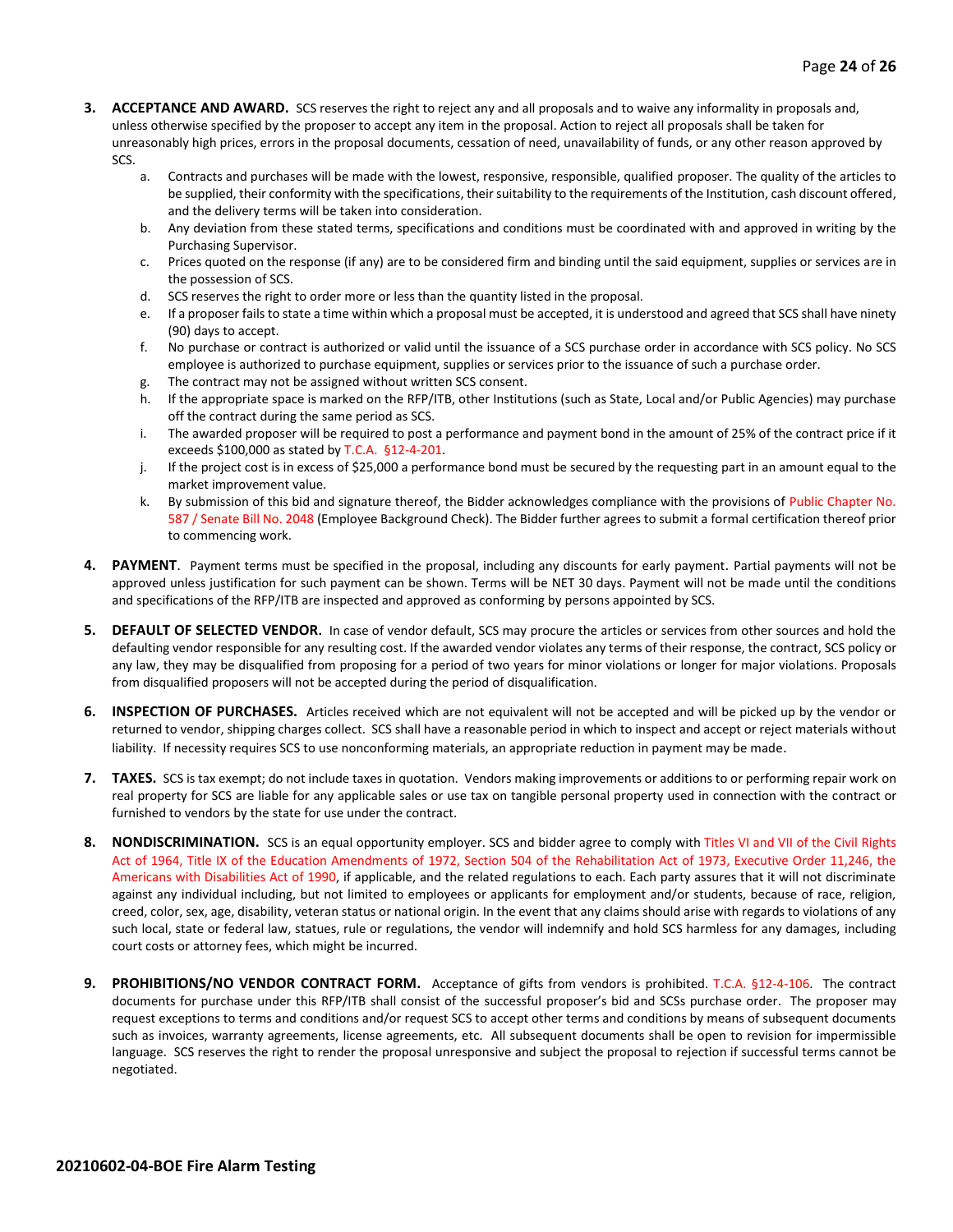- **10. PROHIBITION ON HIRING ILLEGAL IMMIGRANTS.** Tennessee Public Chapter No. 878 of 2006, T.C.A. §12-3-309, requires that Contractor attest in writing that Contractor will not knowingly utilize the services of illegal immigrants in the performance of this Contract and will not knowingly utilize the services of any subcontractor, if permitted under this Contract, who will utilize the services of illegal immigrants in the performance of this Contract. The attestation shall be made on the form, Attestation re Personnel Used in Contract Performance ("the Attestation"), which is attached and hereby incorporated by this reference.
- **11. SALES AND USE TAX.** Before the Purchase Order/Contract resulting from this RFP/ITB is signed, the apparent successful proposer must be registered with the Department of Revenue for the collection of Tennessee sales and use tax as required by T.C.A. §12-3-306.
- **12. ASSIGNMENT.** Neither the vendor nor SCS may assign this agreement without prior written consent of the other party.
- **13. LIABILITIES.** The vendor shall indemnify SCS against liability for any suits, actions or claims of any character arising from or relating to the performance under this agreement by the vendor or its subcontractors. SCS has no obligation for the payment of any judgement or the settlement of any claim made against the vendor or its subcontractors as a result of obligations under this contract.
- **14. APPLICABLE LAW.** Any contract shall be interpreted under the laws and statutes of the State of Tennessee. SCS does not enter into contracts which provide for mediation or arbitration. Any action arising from any contract made from this RFP/ITB shall be brought in the state courts in Sumner County, TN or in the United States Federal District Court for the Middle District of Tennessee.

Additionally, it is a violation of state statutes to purchase materials, supplies, services or any other item from a vendor that is a commissioner, official, employee or board member that has any financial or beneficial interest in such transaction, T.C.A. §12-4-101.

- **15. FUNDS**. The Proposer understands and accepts the non-appropriation of funds provision of SCS.
- **16. DATA PRIVACY AND SECURITY**. Personal Information (PI) includes but is not limited to that information protected by HIPAA, the HITECH Act, FERPA, or Gramm-Leach-Bliley) or such information which would allow a third party to gain access to the personal, medical or financial records of any of any party. Vendor represents and warrants that its collection, access, use, storage, disposal and disclosure of PI complies with all applicable federal and state privacy and data protection laws. Vendor represents and warrants that Vendor will maintain compliance with the SSAE 16 standard, and shall undertake any audits and risk assessments Vendor deems necessary to maintain compliance with SSAE16. If PI provided by SCS to Vendor is subject to FERPA. Vendor agrees that in its handling of FERPA data it will perform as a school official as that term is defined by FERPA regulations. Vendor acknowledges that its improper disclosure or redisclosure of PI covered by FERPA may, under certain circumstances, result in Vendor's exclusion from eligibility to contract with SCS for at least five (5) years. Vendor shall provide SCS with the name and contact information for an employee of Vendor who shall serve as SCS's primary security contact and shall be available to assist Customer twenty-four (24) hours per day, seven (7) days per week as a contact in resolving obligations associated with any security incident in which it is reasonably suspected that there has been a breach of information security. Vendor shall immediately mitigate or resolve any Security Incident, at Vendor's expense and in accordance with applicable privacy rights, laws, regulations and standards. Vendor shall reimburse SCS for actual costs incurred by SCS in responding to, and mitigating damages caused by, any Security Incident, including all costs of notice and/or remediation incurred under applicable law as a result of the Security Incident.
- **17. IRAN DIVESTMENT ACT.** By submission of this proposal, each proposer and each person signing on behalf of any proposer certified, and in the case of a joint proposal, each party thereto certifies as to its own organization, under penalty of perjury, that to the best of its knowledge and belief that each proposer is not on the list created pursuant to T.C.A. §12-12-106.
- **18. COMPLIANCE WITH CONDUCT STANDARDS**. Contractors shall be fully responsible for the conduct of its employees, subcontractors, representatives and agents. Loud or offensive music, language or behavior is unacceptable. Tobacco use of any type and vaping is prohibited on SCS property. Contact or interaction with staff or students is not allowed excepted between designated representatives of SCS and Contractor.